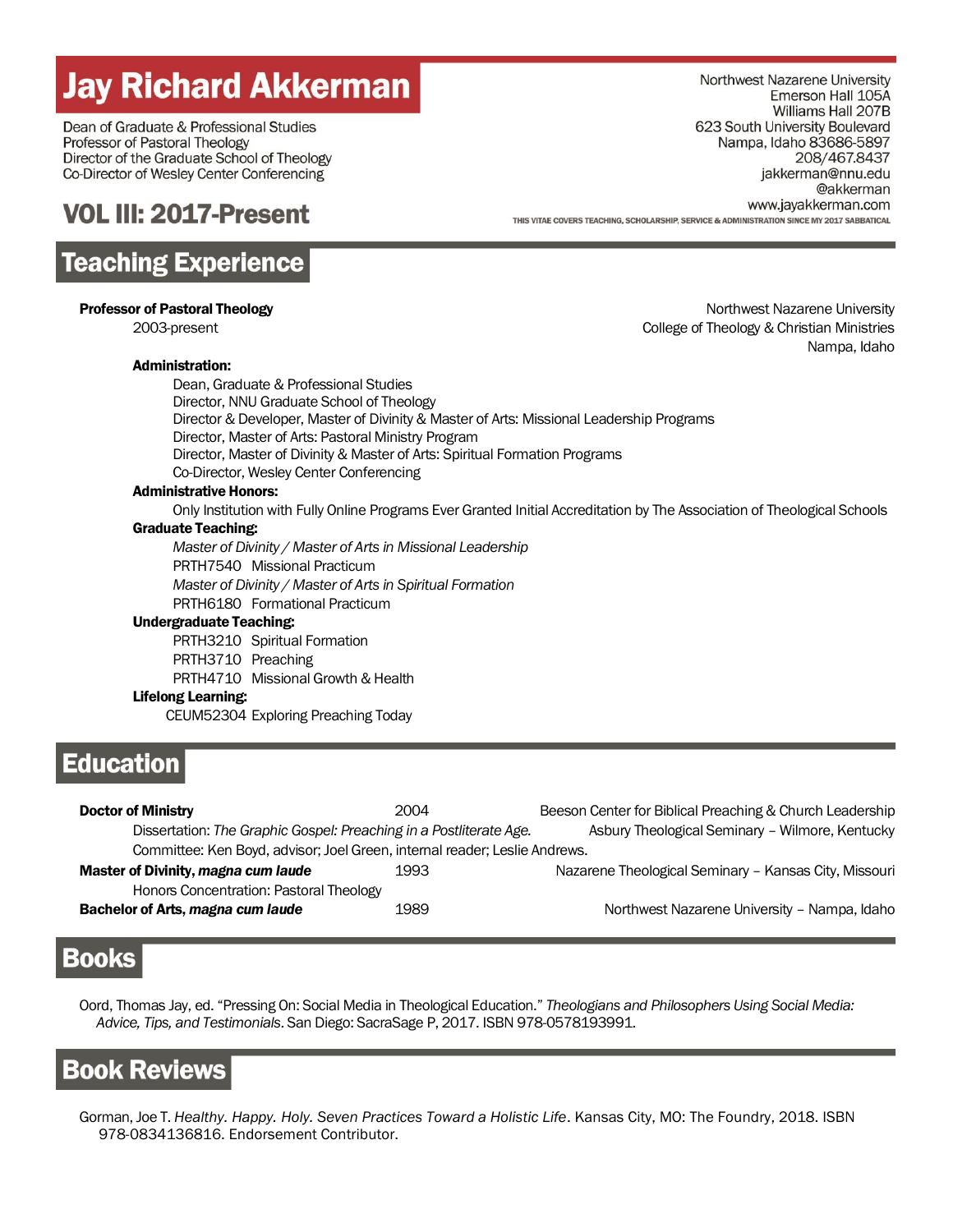# **Articles**

- Akkerman, Jay. "The Lord of New Beginnings," "The Lord of Truth," "The Lord of Life," and "The Lord of Creation" in *Faith Connections Bible Study Guide*. Ed. Mike L. Wonch. Expositions for Sessions 6-9 –"The Gospel of Mark: Who is Jesus?" Kansas City, MO: The Foundry. Winter 2020-21, 24-39.
- ---. "Sure, Give Me a Second!" *The Desert Chronicle*. Vol. 39, No. 4. (Advent 2020): 4-5.

# **Current Projects**

Akkerman, Jay. "A Voice at the Table: Eucharistic Homilies for Years A, B and C."

- ---. "And Now… A Word About Irregularity: Developing a Rule of Life."
- ---. "Dying Well: A Congregational Hospice Model."
- ---. "Escalation: Preaching that Takes People Upward."
- ---. "Keeping Your Sabbatical Holy & Wholly."
- ---. "The Lectionary Bible."
- ---. "Money Talks: Congregational Offering Introductions for Years A, B and C."
- ---. "On the Way: Discoveries Along the Camino de Santiago."
- ---. "The Parable of the Prodigal God."
- ---. "What Do You Believe Now?"
- --- and Todd Barker. "Church Sprawl: Multiplying Missional Communities."

## **Miscellaneous Publications**

Akkerman, Jay. "II Peter 3.8-15a." *A Plain Account: A Wesleyan Lectionary Commentary*. Second Sunday of Advent – Year B.

- Association of Theological Schools. "Educational Values of Online Education" in *Explore, Assess, Affirm: The Educational Models & Practices Project*. Pittsburgh: The Commission on Accrediting, 2017.
- Northwest Nazarene University Graduate School of Theology. "Interim Report on GST Marketing and Recruitment." Pittsburgh: The Commission on Accrediting, 2018.
- --. "Interim Report on GST Faculty Development." Pittsburgh: The Commission on Accrediting, 2019.
- ---. "Interim Report on GST Library Acquisitions." Pittsburgh: The Commission on Accrediting, 2020.
- --. "Petition for Comprehensive Distance Education Approval." Pittsburgh: The Commission on Accrediting, 2017.
- --. "Petition for an Educational Experiment or Exception." Pittsburgh: The Commission on Accrediting, 2017.
- ---. "Program Assessment Report on Master of Arts Core Courses," 2020.
- ---. "Program Assessment Report on Missional Leadership," 2019.
- ---. "Program Assessment Report on Pastoral Ministry," 2017-2019.
- ---. "Program Assessment Report on Spiritual Formation," 2019.
- --. "Program Assessment Report on Youth, Children & Family Ministry," 2020.
- ---. "Self-Study Report for Initial Accreditation Submitted to The Commission on Accrediting of The Association of Theological Schools." Pittsburgh: The Commission on Accrediting, 2017.

# Grants

| 2020 Kern Family Foundation                                                                  | Pending             |
|----------------------------------------------------------------------------------------------|---------------------|
| "Development Vision for 3+2 Bachelor of Arts to Master of Arts in Pastoral Ministry Program" |                     |
| 2020 Lilly Foundation                                                                        | Pending             |
| "Thriving Congregations Initiative"                                                          |                     |
| <b>2019 NNU Faculty Development Committee</b>                                                | <b>Fully Funded</b> |
| "Riley-Woodward Faculty Grant"                                                               |                     |
| 2019 The Henry Luce Foundation   Council of Independent Colleges                             | <b>Fully Funded</b> |
| "Teaching Interfaith Understanding"                                                          |                     |
| 2018 Fund for Theological Education   Academy of Preachers                                   | <b>Fully Funded</b> |
| "Supporting Young Preachers in their Vocational Calling"                                     |                     |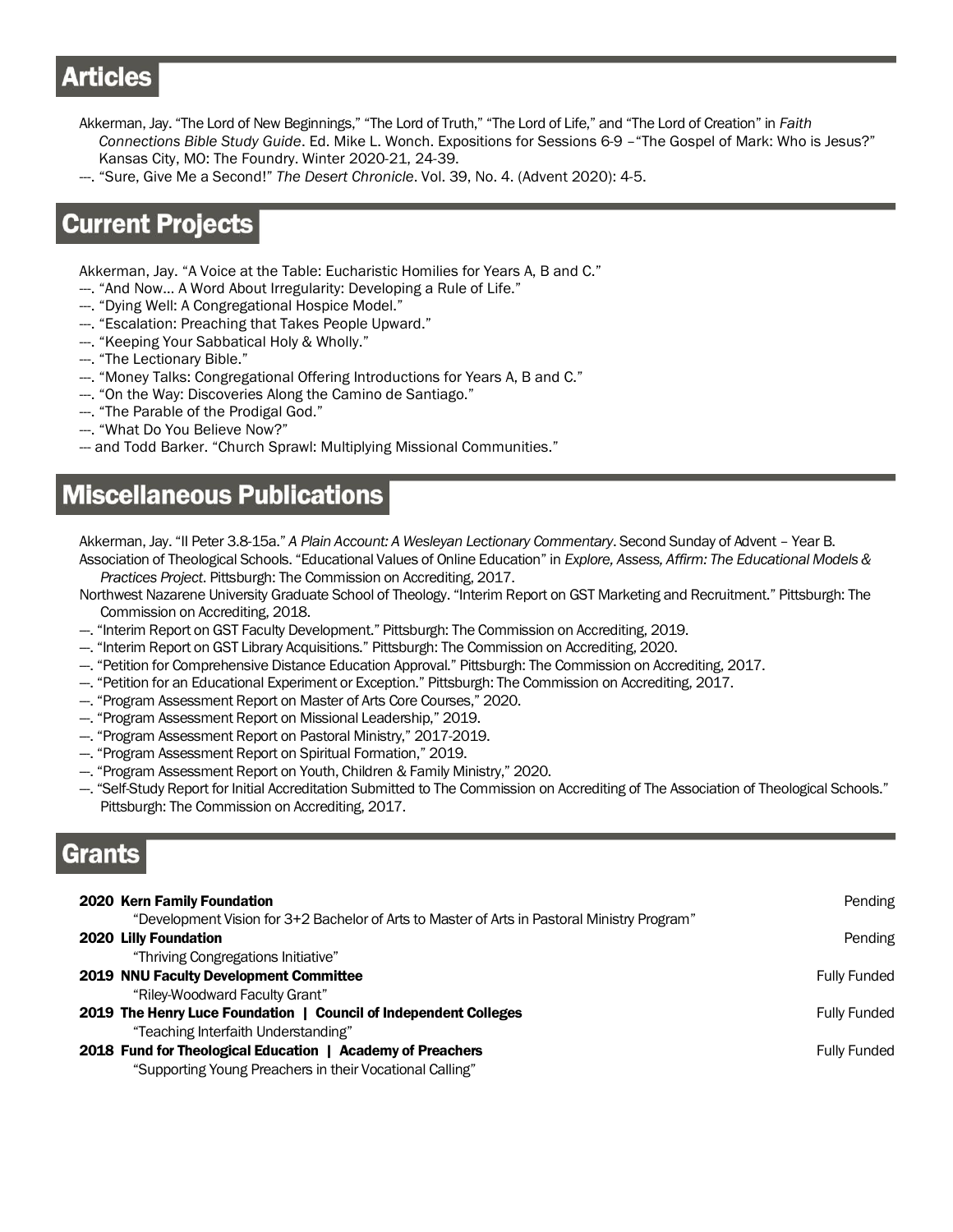# **Academic Support**

| Asa Everette Sanner Student Preaching Mission Director<br>January 2008-2019.                                          | Northwest Nazarene University           |  |  |
|-----------------------------------------------------------------------------------------------------------------------|-----------------------------------------|--|--|
| <b>Faculty Advisor</b>                                                                                                | <b>Board of General Superintendents</b> |  |  |
| General Superintendents' Preaching Scholarship, August 2008-2019.                                                     |                                         |  |  |
| <b>Faculty Advisor</b>                                                                                                | Nazarene Stewardship Ministries         |  |  |
| Stewardship Sermon Scholarship, August 2009-2018.                                                                     |                                         |  |  |
| NNU Award Recipients: Nicholas Walker (2018), Samantha Bartolome (2017) & Barnabas Feng (2013).                       |                                         |  |  |
| <b>External Reader</b>                                                                                                | Portland Seminary                       |  |  |
| Wilson, Len. "Rising to Heaven: The Ideology of Progress & the Semiotics of Church Growth." Portland: Portland        |                                         |  |  |
| Seminary, 2020.                                                                                                       |                                         |  |  |
| <b>Generative Theme Video Contributor</b>                                                                             | Portland Seminary                       |  |  |
| Fullerton, Fred R. "Even Greater Things." D.Min. Project. Portland: Portland Seminary, 2018.                          |                                         |  |  |
| <b>Graduate Certificate Program Developer</b>                                                                         | NNU Graduate School of Theology         |  |  |
| Graduate Certificates in Missional Leadership; Missional Leadership Studies; Spiritual Formation; Spiritual Formation |                                         |  |  |
| Studies; Youth, Children & Family Ministries; Youth, Children & Family Ministries Studies; and Wesleyan Studies.      |                                         |  |  |
| <b>Program Developer</b>                                                                                              | NNU Graduate School of Theology         |  |  |
| Master of Divinity, Master of Arts & Graduate Certificate Program Development in Chaplaincy Ministries.               |                                         |  |  |
| Master of Divinity, Master of Arts & Graduate Certificate Program Development in Preaching & Worship.                 |                                         |  |  |
|                                                                                                                       |                                         |  |  |

# **Conference Administration**

"Iron Sharpens Iron: NNU-Clergy Dialogue" April 2020-present **Conference Director Conference Director** Wesley Center Conference **Conference** Director "A Body of Belonging: Disability and the Church" February 2020 Festival Director Nazarene M19 Conference "USA/Canada Festival of Young Nazarene Preachers" February 2019 **Conference Director Conference Director** Wesley Center Conference **Conference** Director "Preaching: New & Now" February 2018 **Conference Director** Northwest Nazarene University Academy of Preachers | National Festival of Young Wesleyan & Holiness Preachers Freethers February 2018 **Evaluations Director** Academy of Preachers **Evaluations Director** Academy of Preachers National Festival of Young Preachers 2017-2019

# **Invited Presentations**

### **Session Presenter** NNU Wesley Center NNU Wesley Center NNU Wesley Center NNU Wesley Center

"Educational Values of Online Education" June 2018

"On the Way: Discoveries Along the Camino de Santiago" April 2018

**Co-Host** NNU Office of University Mission & Ministry

"The Good Funeral" September 2020 **Session Presenter** NNU Wesley Center NNU Wesley Center NNU Wesley Center NNU Wesley Center "Dialogical Preaching to a Scattered Church" June 2020 **Devotional Contributor** Network and Contribution Contribution Contribution Contribution Contribution Contribution Contribution Contribution Contribution Contribution Contribution Contribution Contribution Contribution Con "You Can't Make Up This Stuff!" October 2018 **Workshop Presenter ATS** Academic Officers' Conference "Working with Adjuncts" June 2018 **Peer Group Conversation Leader** ATS Innovation Expo **Faculty Presenter** NNU Oxford Fellowship Generative Theme Video Contributor National According to Ministry NNU Office of University Mission & Ministry "Even Greater Things" January 2018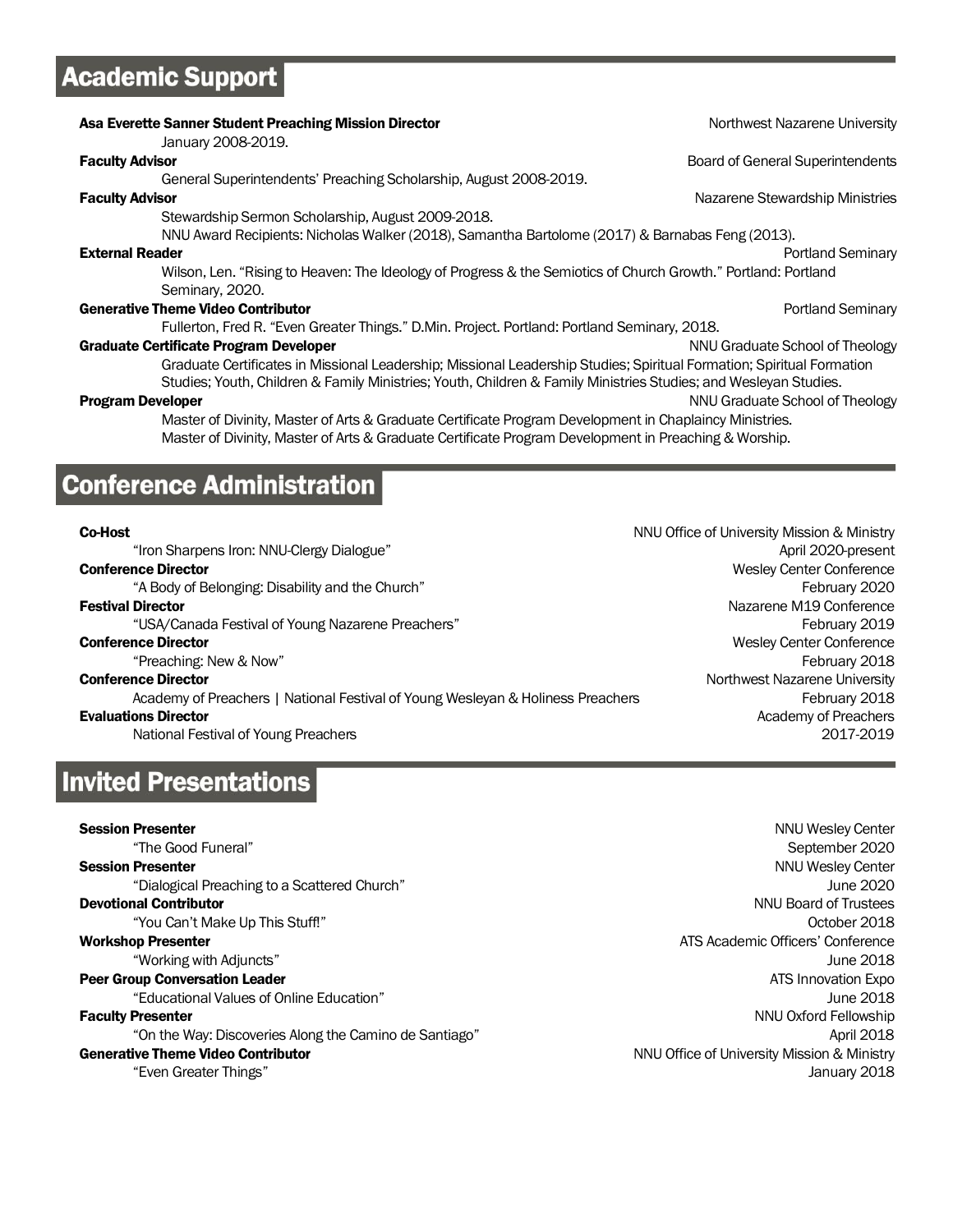# **Awards & Recognitions**

**Robinson Leadership Fellowship 2020** Northwest Nazarene University **Seminar on Teaching Interfaith Understanding**  $2019$  **Seminary Communisty Communisty Core Faculty Vice-Chair College of Adult & Graduate Studies** 2018-2020 **NNU College of Adult & Graduate Studies Faculty Sabbatical Example 2017** 2017 **Construction Construction Construction Construction Construction Construction Construction Construction Construction Construction Construction Construction Construction Constructio** 

# **Board & Committee Experience**

Northwest Nazarene University Deans' Council Coronavirus Task Force 2020-2021 Planning Group Chair, Academic Continuity Task Force Chair, Institutional Review Board Chair, Academic Procedures Team Assessment & Accreditation Committee Strategic Enrollment Planning Council Faculty Vice-Chair, College of Adult & Graduate Studies Chair, Graduate Academic Council Faculty Representative, Board of Trustees Co-Chair, Graduate School of Theology Advisory Board Commission on Enhancing Teaching & Learning Academic Leadership Team Honorary Degree Committee Chair, NC-SARA Commission Chair, GST Academic Review Committee Chair or Member, Numerous Cross-Campus Interview Committees Evaluator of Numerous Cross-Campus Peer Faculty Course Visitations Association of Theological Schools **Founding Member, Distance Learning Directors' Council** Founding Member, Distance Learning Directors' Council Educational Models & Practices Project Organizational Models Project The Meetinghouse: A Conversation on Religion & American Life **Board of Advisors** Board of Advisors

Nampa (ID) Real Life Community Church of the Nazarene **Property Account 2018** Preaching & Leadership Team

## **Memberships & Associations**

Academy of Preachers American Pilgrims on the Camino Boise Art Museum Boise State Public Radio Friends of Minidoka Idaho Public Television Leadership Network Minidoka Pilgrimage

Monastery of the Ascension Nazarene Compassionate Ministries Order of Saint Benedict Pacific Association for Theological Studies Phi Delta Lambda International Honor Society Shelter KC Wesleyan Theological Society Wesleyans in Theological Dialogue

# **Ministry Experience**

Pulpit supply and staff leadership.

Founding leader of a weekly small group.

**Interim Pastor** First Church of the Nazarene 2019-2020 Twin Falls, Idaho

"Grand Central" Small Group Leader **Community Church of the Nazarene** Real Life Community Church of the Nazarene 2017 Nampa, Idaho

**Preaching & Leadership Team Member Real Life Community Church of the Nazarene** 2016-present Nampa, Idaho

Contributing elder on the church's preaching and sermon planning team, including pastoral mentoring and frequent responsibilities in the pulpit.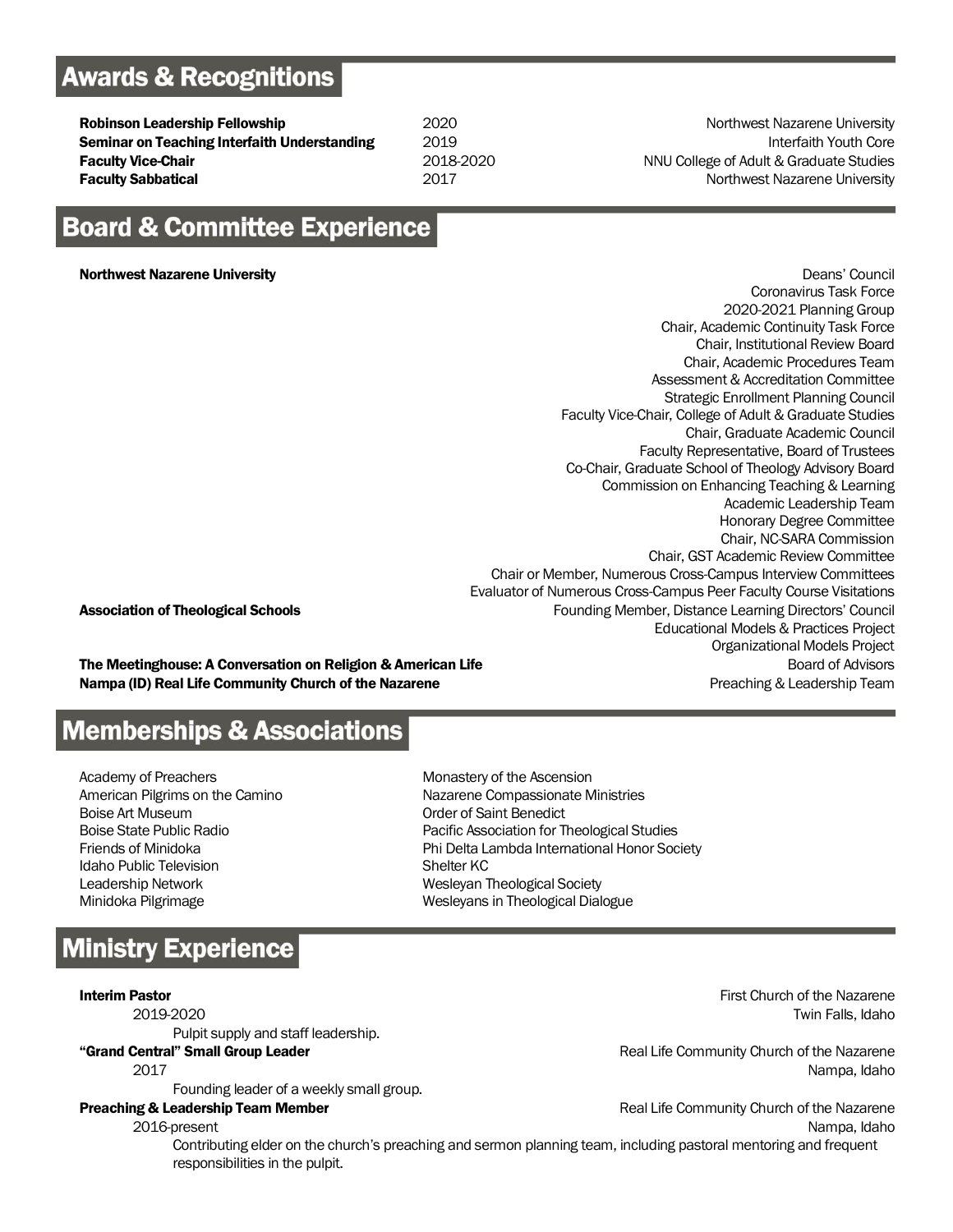# Qualifications

Personality profile characterized by warm, enthusiastic, creative participation that is motivating and visionary.

Experienced pioneer in breakthrough leadership and turn-around performance.

Recognized communicator in both Christian and non-religious venues.

Known for building relationships with those who are exploring questions of faith.

Personality inventory types: DISC – IC/I; MBTI – ISTJ.

Gallup StrengthsFinder Themes: Achiever, Communication, Intellection, Connectedness, Ideation.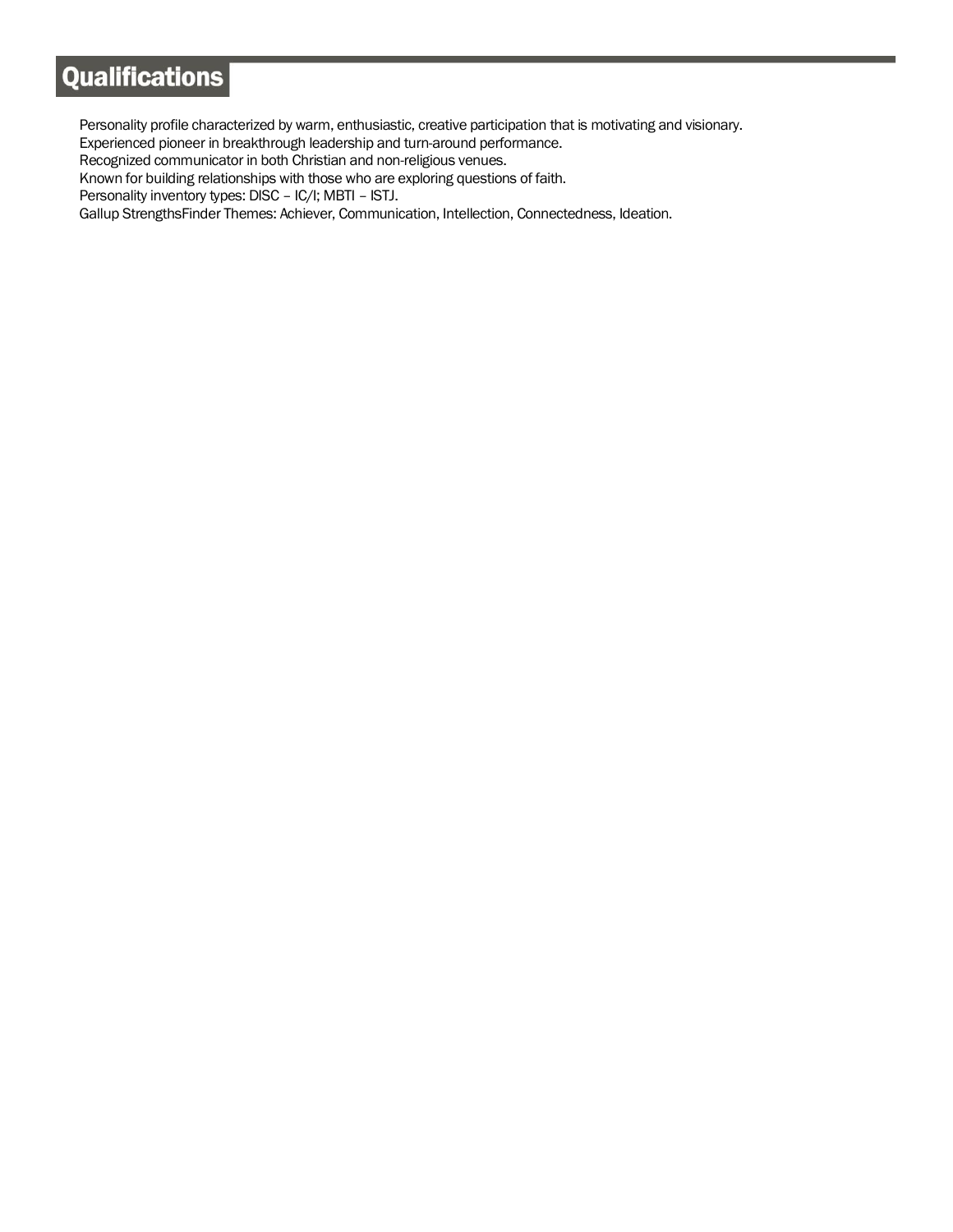# **Jay Richard Akkerman**

Professor of Pastoral Theology Director of the Graduate School of Theology Co-Director of Wesley Center Conferencing

Northwest Nazarene University College of Theology & Christian Ministries Williams Hall 207B 623 South University Boulevard Nampa, Idaho 83686-5897 208/467.8437 jakkerman@nnu.edu @akkerman www.jayakkerman.com THIS VITAE HIGHLIGHTS TEACHING, SCHOLARSHIP, SERVICE & ADMINISTRATION IN THE CYCLE LEADING TO MY 2017 SABBATICAL

# **VOLUME II: 2010-2017**

# **Teaching Experience**

## Administration:

Educa

**Professor of Pastoral Theology Northwest Nazarene University Northwest Nazarene University**  2003-present College of Theology & Christian Ministries Nampa, Idaho

|                                | Director, Graduate School of Theology                                       | Director & Developer, Master of Divinity & Master of Arts: Missional Leadership Programs             |
|--------------------------------|-----------------------------------------------------------------------------|------------------------------------------------------------------------------------------------------|
|                                | Director, Master of Arts: Pastoral Ministry Program                         |                                                                                                      |
|                                | Director, Master of Divinity & Master of Arts: Spiritual Formation Programs |                                                                                                      |
|                                | Director, Wesley Center Lifelong Learning for Ministers                     |                                                                                                      |
|                                | Co-Director, Wesley Center Conferencing                                     |                                                                                                      |
|                                |                                                                             | Acting Dean, School of Theology & Christian Ministries - Spring 2009 and Spring 2016 Semesters       |
| <b>Teaching Honors:</b>        |                                                                             |                                                                                                      |
|                                | Outstanding Graduate Professor of the Year: Missional Leadership - 2016     |                                                                                                      |
|                                | Outstanding Graduate Professor of the Year: Missional Leadership - 2014     |                                                                                                      |
|                                | Outstanding Graduate Professor of the Year: Missional Leadership - 2013     |                                                                                                      |
|                                | Promotion to Full Faculty Rank - 2012                                       |                                                                                                      |
|                                | Outstanding Graduate Professor of the Year: Missional Leadership - 2011     |                                                                                                      |
| <b>Graduate Teaching:</b>      |                                                                             |                                                                                                      |
|                                |                                                                             | Master of Divinity: Missional Leadership; Spiritual Formation; and Youth, Children & Family Ministry |
|                                | THEO6594 Introduction to Biblical & Theological Studies                     |                                                                                                      |
|                                | Master of Divinity / Master of Arts in Missional Leadership                 |                                                                                                      |
| PRTH7540 Missional Practicum   |                                                                             |                                                                                                      |
|                                | Master of Divinity / Master of Arts in Spiritual Formation                  |                                                                                                      |
|                                | PRTH6180 Introduction to Spiritual Formation                                |                                                                                                      |
| <b>Undergraduate Teaching:</b> |                                                                             |                                                                                                      |
|                                | <b>BIBL1110 Introduction to Biblical Studies</b>                            |                                                                                                      |
| PRTH3210 Spiritual Formation   |                                                                             |                                                                                                      |
|                                | PRTH3220 Worship Theory & Development                                       |                                                                                                      |
| PRTH3710 Preaching             |                                                                             |                                                                                                      |
|                                | PRTH4710 Missional Growth & Health                                          |                                                                                                      |
|                                | PRTH4715 Missional Growth & Health (CMO)                                    |                                                                                                      |
|                                | PRTH4760 Communicating the Gospel                                           |                                                                                                      |
| <b>Lifelong Learning:</b>      |                                                                             |                                                                                                      |
|                                | CEUM52304 Exploring Preaching Today                                         |                                                                                                      |
|                                |                                                                             |                                                                                                      |
| ducation                       |                                                                             |                                                                                                      |
|                                |                                                                             |                                                                                                      |
| <b>Doctor of Ministry</b>      | 2004                                                                        | Beeson Center for Biblical Preaching & Church Leadership                                             |

Asbury Theological Seminary – Wilmore, Kentucky

| Dissertation: The Graphic Gospel: Preaching in a Postliterate Age.<br>Committee: Ken Boyd, advisor; Joel Green, internal reader; Leslie Andrews. |      |                                                       |
|--------------------------------------------------------------------------------------------------------------------------------------------------|------|-------------------------------------------------------|
| Master of Divinity, magna cum laude                                                                                                              | 1993 | Nazarene Theological Seminary - Kansas City, Missouri |
| Honors Concentration: Pastoral Theology                                                                                                          |      |                                                       |
| Bachelor of Arts, magna cum laude                                                                                                                | 1989 | Northwest Nazarene University - Nampa, Idaho          |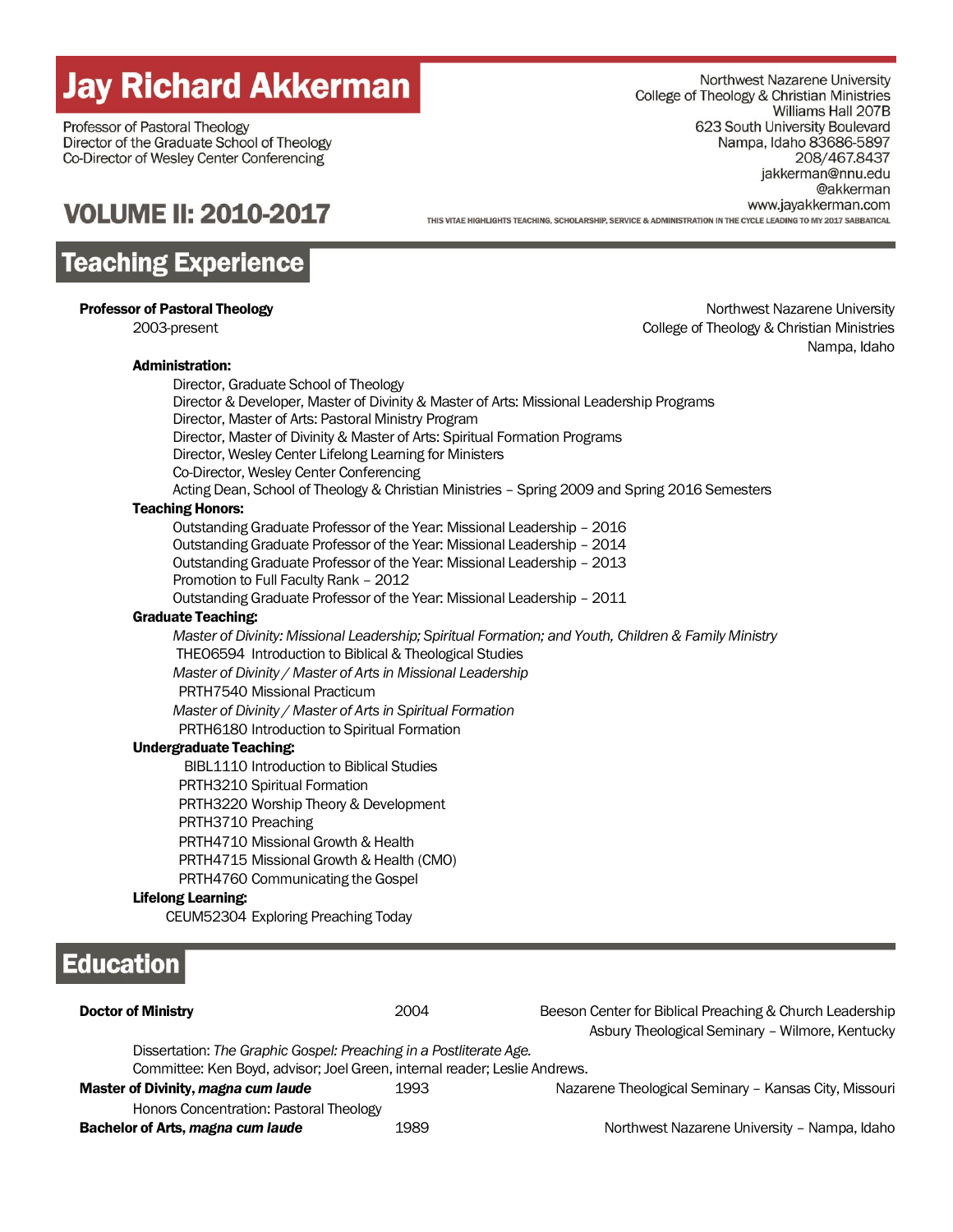# **Books**

- Akkerman, Jay. "First Things First: Making Time Stand Strong." *Spiritual Formation: A Wesleyan Paradigm*. Ed. Diane Leclerc and Mark A. Maddix. Kansas City, MO: Beacon Hill P, 2011. ISBN 978-0834126138.
- ---. *The Graphic Gospel: Preaching in a Postliterate Age*. Series Ed. Dwight A. Moody. Academy of Preachers Dissertation Series, Vol. 1. Lexington, KY: Academy of Preachers P, 2015. ISBN 978-0692574188.
- ---. "Pressing On: Social Media in Theological Education." *Theologians and Philosophers Using Social Media: Advice, Tips, and Testimonials*. Ed. Thomas Jay Oord. San Diego: SacraSage P, 2017. ISBN 978-0578193991.
- ---. "Visualize More." *Best Practices in Online Education: A Guide for Christian Higher Education*. Ed. Mark A. Maddix, James R. Estep, and Mary E. Lowe. Charlotte: Information Age Pub., 2012. ISBN 978-1617357688.
- ---, and Mark Maddix, eds. *Missional Discipleship: Partners in God's Redemptive Mission*. Kansas City: Beacon Hill P, 2013. ISBN 978-0834130920.

# Papers

- Akkerman, Jay. "Progressional Preaching: But Will It Preach?" North American Professors of Christian Education. Seattle Pacific University, 2011.
- --. "Fractal Ministry." Wesleyan Theological Society. Azusa Pacific University, 2010.
- ---. "Progressional Dialogue as Preaching in the Wesleyan Movement." Wesleyan Theological Society. Southern Methodist University, 2011.
- ---, and Thomas Jay Oord. "Seeing is Believing: Lessons Learned from Online Theological Education." Wesleyan Theological Society. Trevecca Nazarene University, 2012.

# **Articles**

Akkerman, Jay. "As One with Authority?" *Herald of Holiness Centennial Blog*. NNU Wesley Center. 4 Sept. 2012.

- ---. "But Will It Preach? A Look at Progressional Dialogue at Solomon's Porch." *Preacher's Magazine*. Fall 2010, np.
- ---. "Called to Proclaim the Mighty Acts of the Lord." *Ecumenical Trends*. 44 (Dec. 2015): 172-173.
- ---. "Community Concierges." *Cultural Expressions Magazine*. Summer 2010, np.
- ---. "Graduate Education Offers 'Face Time 2.0' Through Online Teaching." *Church Executive.* September 2010: 28-29.
- ---. "The Future of Preaching." *Grace & Peace Magazine.* Fall 2010: 28-30.
- ---. "In Search of a Better Flash Mob." *Holiness Today*. Nov./Dec. 2015: 30-31.
- ---. "Let's Be Careful Out There: A Pastoral Care Reflection." *Grace & Peace Magazine*. Winter 2013: 10-12.
- ---. *Reflecting God: Devotions for Holy Living*. Kansas City: WordAction, Spring 2016: 61-67.
- ---. "Who Cares? Insider Lessons from Outsiders." *The Desert Chronicle.* Vol. 30, No. 3. (September 2011): 6-7.

# **Book Reviews**

- Chenoweth, Gregg A. and Barbara M. Ragan. *Telos: The Destination for Nazarene Higher Education*. Bourbonnais, IL: Chenoweth- Ragan, 2011.
- Henderson, Jim and Doug Murren. *Question Mark: Why the Church Welcomes Bullies and How to Stop It*. Seattle: JHP Books, 2015. Endorsement Contributor.

Kalas, J. Ellsworth. *Preaching in an Age of Distraction*. Downers Grove: InterVarsity, 2014. ISBN 978-0830841103. Sidebar Contributor.

- Sweet, Leonard. *Giving Blood: A Fresh Paradigm for Preaching*. Grand Rapids: Zondervan, 2014. ISBN 978-0310515456. Endorsement Contributor.
- Wilson, Len. *Think Like a Five-Year-Old: Reclaim Your Wonder & Create Great Things*. Nashville: Abingdon, 2015. ISBN 978- 1501800467. Endorsement Contributor.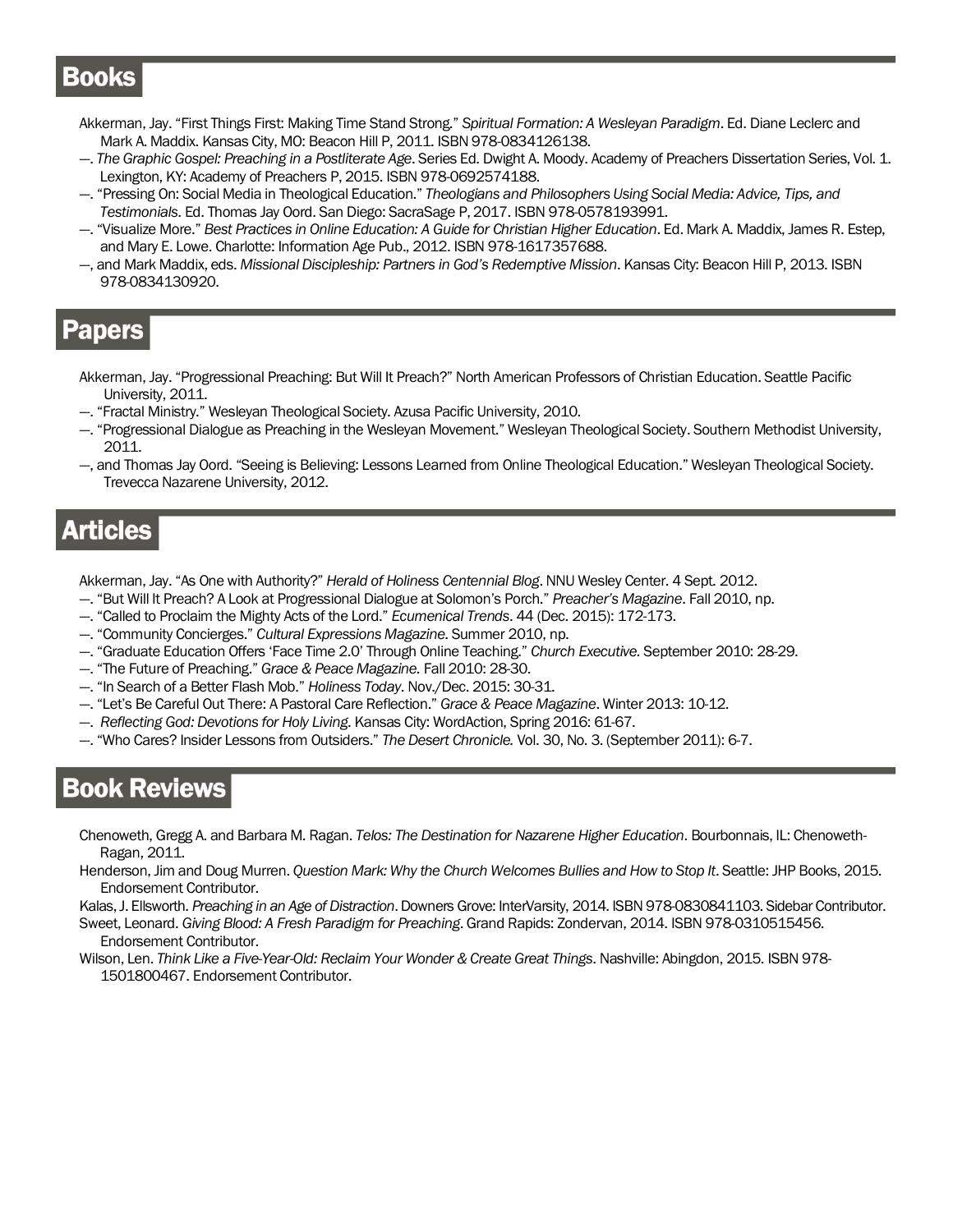# **Consulting**

USA/Canada Region Church of the Nazarene June 2015-November 2016

USA/Canada Region Church of the Nazarene **Canada Region Church of the Nazarene** Canada Canada Canada Canada Canada Canada Canada Canada Canada Canada Canada Canada Canada Canada Canada Canada Canada Canada Canada Canada Ca

**International Board of Education, Church of the Nazarene** Consultant Consultant Consultant

Nazarene Higher Education Pole Project May-August 2010

# **Miscellaneous Publications**

Akkerman, Jay. "Lead with Love." Blog, 2013-2015.

- --. "Hebrews 11:1-3, 8-16." A Plain Account: A Wesleyan Lectionary Commentary. Proper 14 Year C.
- ---. "Psalm 104:24-34,35b." A Plain Account: A Wesleyan Lectionary Commentary. Pentecost Sunday Year C.
- ---, and Thomas Jay Oord. "God21 Podcast." iTunes. 2013-2015.
- Association of Theological Schools. "Educational Values of Online Education" in *Explore, Assess, Affirm: The Educational Models & Practices Project*. Pittsburgh: The Commission on Accrediting, 2017.
- Larson, Craig Brian and Phyllis Ten Elshof, eds. "How Adversity Strengthens Us" in *1001 Illustrations That Connect: Compelling Stories, Stats, and News Items for Preaching, Teaching, and Writing.* Grand Rapids: Zondervan, 2008. ISBN 978-0310280378.

Maddix, Mark A., *et al*. *Best Practices in Online Education: A Guide for Christian Higher Education*. Cover Art. Charlotte: Information Age Pub., 2012. ISBN 978-1617357688.

McLaughlin, Bryon K. "What Did You Say?" *Grace & Peace Magazine*. Spring 2012: 6. Linked Streaming Video.

- Northwest Nazarene University eLearning Committee. "NNU Faculty Handbook eLearning Chapter," 2011.
- ---. "Online Course Design Checklist," 2011.
- --. "Online Syllabus Template," 2010.

--. "Online Teaching Guidelines," 2011.

Northwest Nazarene University Graduate School of Theology. "Petition for Comprehensive Distance Education Approval." Pittsburgh: The Commission on Accrediting, 2017.

- ---. "Petition for an Educational Experiment or Exception." Pittsburgh: The Commission on Accrediting, 2017.
- --. "Self-Study Report for Initial Accreditation Submitted to The Commission on Accrediting of The Association of Theological Schools." Pittsburgh: The Commission on Accrediting, 2017.

Oord, Thomas Jay and Josh Brower, eds. *Renovating Holiness*. Cover Art. Nampa, ID: SacraSage P, 2015. ISBN 978-1937498658. Ringhiser, Carmen. "Let's Start the Discussion." *Holiness Today* 16 Fall 2014: 16-17. Interview.

Thompson, Richard P. and Thomas Jay Oord, eds. *The Bible Tells Me So*. Cover Art. Denver: SacraSage P, 2011. ISBN 978- 0578093635.

Walker, Sherri B. and Thomas Jay Oord, eds. *Nazarenes Exploring Evolution*. Cover Art. Raleigh: SacraSage P, 2013. ISBN 978- 1937498412.

## Grants

| 2015 Center for Innovation in Teaching & Learning Grant<br>"EdFlex: Leveraging the Classroom for Student-Centered Learning"                     | <b>Fully Funded</b> |
|-------------------------------------------------------------------------------------------------------------------------------------------------|---------------------|
| 2015 Instructure   Canvas Grant<br>"EdFlex: Leveraging the Classroom for Student-Centered Learning"                                             | Unfunded            |
| 2014 Center for Innovation in Teaching & Learning Grant                                                                                         | <b>Fully Funded</b> |
| "WICHE Cooperative for Educational Technologies Professional Development Conference"<br>2014 Center for Innovation in Teaching & Learning Grant | <b>Fully Funded</b> |
| "Technology Grant"<br>2014 Fetzer Institute & Notre Dame Institute for Church Life Grant                                                        | <b>Fully Funded</b> |
| "Listen with the Heart: Becoming a Benedictine Leader"<br>2013 Center for Innovation in Teaching & Learning Grant                               | <b>Fully Funded</b> |
| "BIBL1100 Technology & Professional Development Grants"<br>2012 Lilly Fellows Summer Seminar                                                    | Unfunded            |
| "In the Land of Sinners and Saints"                                                                                                             |                     |

**The Table Magazine Editorial Board Members (2008) The Table Magazine Science of Table Magazine Editorial Board Member Grace & Peace Magazine** Consultant Consultant Consultant Consultant Consultant Consultant Consultant Consultant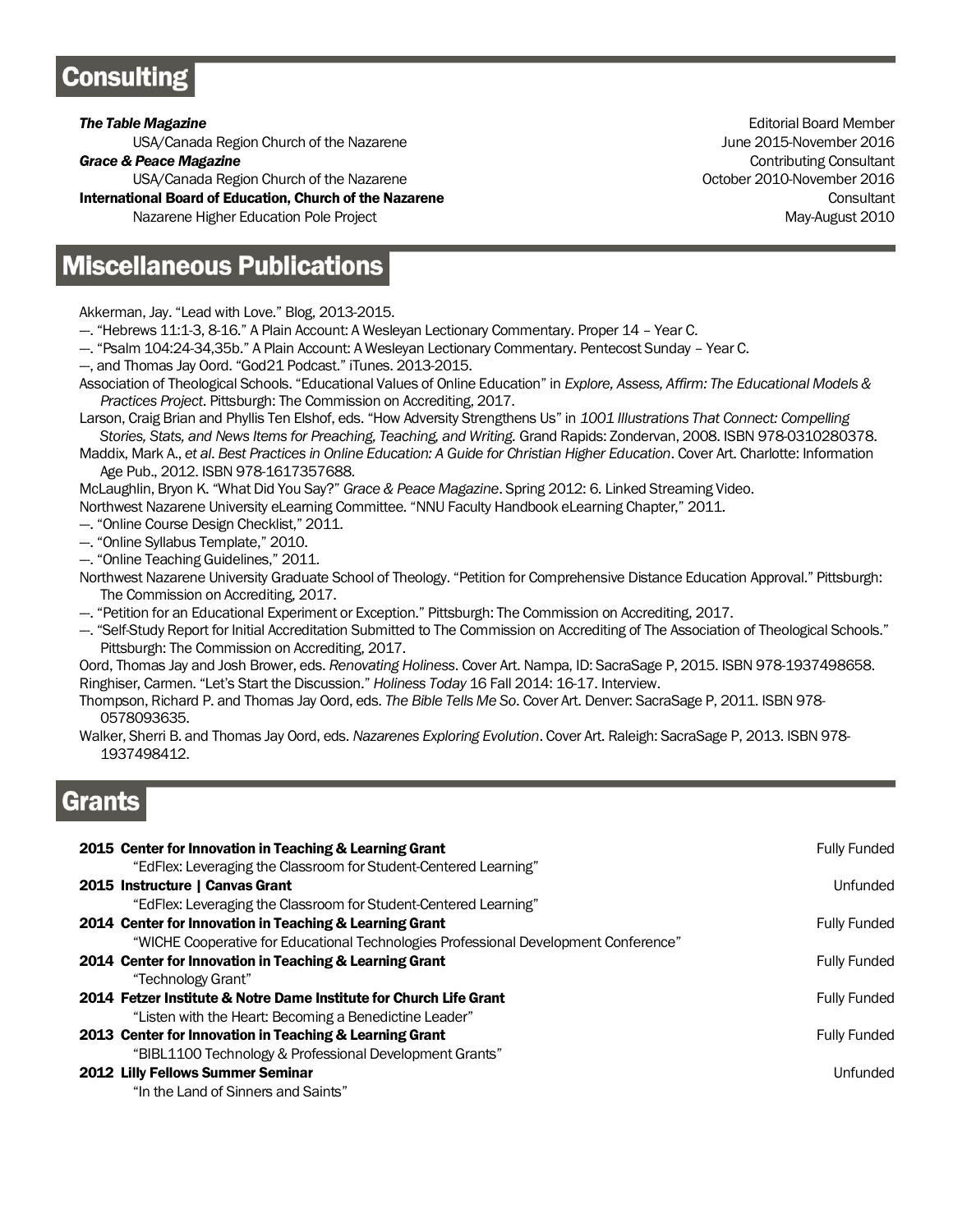# **Qualifications**

Personality profile characterized by warm, enthusiastic, creative participation that is motivating and visionary. Experienced pioneer in breakthrough leadership and turn-around performance.

Recognized communicator in both Christian and non-religious venues.

Known for building relationships with those who are exploring questions of faith.

Personality inventory types: DISC – IC/I; MBTI – ISTJ.

Gallup StrengthsFinder Themes: Achiever, Communication, Intellection, Connectedness, Ideation.

# **Academic Support**

## Blind Peer Reviewer *Didache: Faithful Teaching Journal*

 Christian, Charles. "Shaking of the Foundation(alism): Preaching in a Postmodern Context." 11.1 Summer 2011. **External Advisor External Advisor** Association of Nazarene Sociologists & Researchers

 Hater, David. "Spatial Analysis of Church Attendance in North Alabama." University of North Alabama. Harold Young Research Award Second Place Recipient, 2012.

## **Internal Reader** Northwest Nazarene University

Ehrlin, Joshua Hans. "Wesley Notes Searchable Database." Senior Honors Thesis, 2011.

**Consultant Consultant** International Board of Education, Church of the Nazarene

 Mountain, Mark. "Comparative Educational Priorities." Nazarene Higher Education Pole Project, 2010. **Faculty Advisor** Nazarene Stewardship Ministries

 Stewardship Sermon Scholarship, August 2009-2018. NNU Award Recipient: Barnabas Feng (2013).

## Asa Everette Sanner Student Preaching Mission Director New Metal Controllery Northwest Nazarene University

January 2008-present.

## **Dissertation Topic Advisor** Asbury Theological Seminary Asbury Theological Seminary

 Resource for students in DM803 Ministry Research Design, Methods & Presentation who have interests related to the Church of the Nazarene and/or Christian higher education. August 2008-present.

General Superintendents' Preaching Scholarship, August 2008-present.

## **Conference Administration**

### **Conference Director** Number of Testing Center Conference Director Number of Testing Center Conference Director

"Preaching: New & Now" February 2018 **Conference Director** Northwest Nazarene University Academy of Preachers | National Festival of Young Wesleyan & Holiness Preachers February 2018 **Director of Preaching Evaluations Contract Contract Contract Contract Contract Contract Contract Contract Contract Contract Contract Contract Contract Contract Contract Contract Contract Contract Contract Contract Contr** National Festival of Young Preachers January 2017 **Faculty-Staff Convener** Wesley Center Wesley Center Wesley Center Wesley Center Wesley Center "Leadership at the Speed of Trust" with Stephen M.R. Covey September 2016 **Conference Director** Wesley Center Conference **Director** Wesley Center Conference **Conference Wesley Center Conference** "Dialogue Despite Difference" with Rich Mouw, Dan Boone & Curt Bechler February 2016 **Faculty Convener** Northwest Nazarene University "The Color of Christ" with Paul Harvey September 2015 **Conference Co-Director** Wesley Center Conference Conference **Conference** Conference **Conference** Conference **Conference** Conference **Conference** Conference **Conference** Conference **Conference** Conference **Conference** Conf "WESLEY Talks: Faith & Culture" March 2014 **Conference Director** Wesley Center Conference **Director** Wesley Center Conference "A Cup of Cold Water: Christians in Compassionate Service" February 2012

**Faculty Advisor** Board of General Superintendents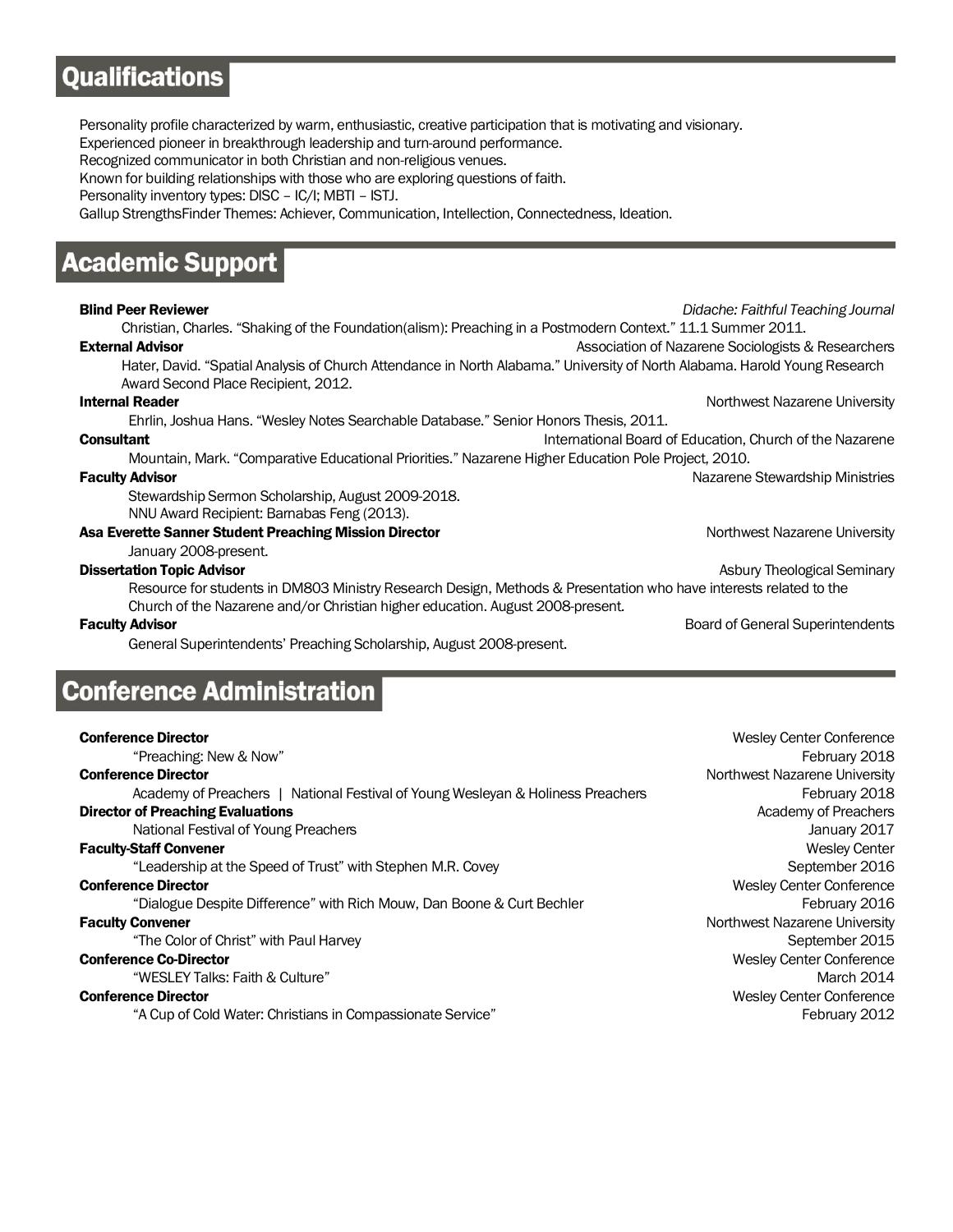# **Memberships & Associations**

Academy of Preachers Association of Nazarene Sociologists & Researchers ATS Faith-Based Online Learning Directors Boise Art Museum Boise State Public Radio Emergent Village Frank Lloyd Wright Association Idaho Public Television InterVarsity Emerging Scholars Network Kansas City Rescue Mission Leadership Network Monastery of the Ascension

# **Invited Presentations**

Nazarene Compassionate Ministries Off The Map Order of Saint Benedict Phi Delta Lambda International Honor Society Society for Pastoral Theology Society for the Study of Christian Spirituality Wesleyan Theological Society Wesleyans in Theological Dialogue *Who's Who in American Education Who's Who in North American Education* Willow Creek Academic Network

**Panel Presenter** Fuller Theological Seminary **Fuller Theological Seminary Fuller Theological Seminary** "Christ & Cascadia Conference" October 2016 **Faculty Workshop Presenter** Northwest Nazarene University "Best Practices for Online and Blended Learning" August 2016 Workshop Presenter Washington Presenter Washington Pacific District SDMI Convention "Lessons for Reading Scripture in Worship" and the state of the state of the state of the state of the state of the state of the state of the state of the state of the state of the state of the state of the state of the st **Workshop Presenter** Nazarene M15 Conference "Reading With Your Lips Moving" February 2015 **Faculty Development Presenter NNU Doceo Center NNU Doceo Center NNU Doceo Center** "Where's Waldo?" January 2015 **Workshop Presenter** Northwest eLearning Conference "Creating Disruptive Classroom Sessions" October 2014 **Retreat Speaker** Pittsburgh District Church of the Nazarene "The Parable of the Prodigal God" September 2014 **Workshop Presenter** Northwest Ministry Conference "Escalation" and "Natural Church Development" March 2014 **Conference Plenary Session Speaker NNU Wesley Center Conference** NNU Wesley Center Conference "The Sound of Tenacity" March 2014 **7/21 Presenter** Christianity 21 Conference "Through Deaf Eyes" January 2014 **Seminar Presenter Exercise Seminar Presenter Act in the Rockies** Cathedral of the Rockies "Reading With Your Lips Moving: Lessons for Reading Scripture in Worship" November & December 2013 **Paper Presenter Presenter Exercise 2 and 2 and 2 and 2 and 2 and 2 and 2 and 2 and 2 and 2 and 2 and 2 and 2 and 2 and 2 and 2 and 2 and 2 and 2 and 2 and 2 and 2 and 2 and 2 and 2 and 2 and 2 and 2 and 2 and 2 and 2** "Suffering With Irregularity?" October 2012 **Paper Presenter** University **Trevecca Nazarene University Trevecca Nazarene University** "Seeing Is Believing" March 2012 **Seminar Presenter** Canyon Hill Church of the Nazarene "Suffering With Irregularity?" January 2011 Seminar Presenter **Karcher Church of the Nazarene** Karcher Church of the Nazarene "Suffering With Irregularity?" January 2011 **Paper Presenter** Seattle Pacific University "But Will It Preach? Progressional Dialogue & Faith Formation" October 2011 **Seminar Presenter** College Church of the Nazarene College Church of the Nazarene "Suffering With Irregularity?" September 2011 **Paper Presenter** Southern Methodist University "Progressional Dialogue as Preaching in the Wesleyan Movement" March 2011 **Preaching & Theology Moderator Southern Methodist University Preaching & Theology Moderator** Southern Methodist University Wesleyan Theological Society **March 2011** New York 2012 **March 2011** Workshop Presenter Nazarene Managementer Nazarene Managemente Managemente Managemente Managemente Managemente Managemente Managemente Managemente Managemente Managemente Managemente Managemente Managemente Managemente Mana "WWJT: What Would Jesus Tweet?" February 2011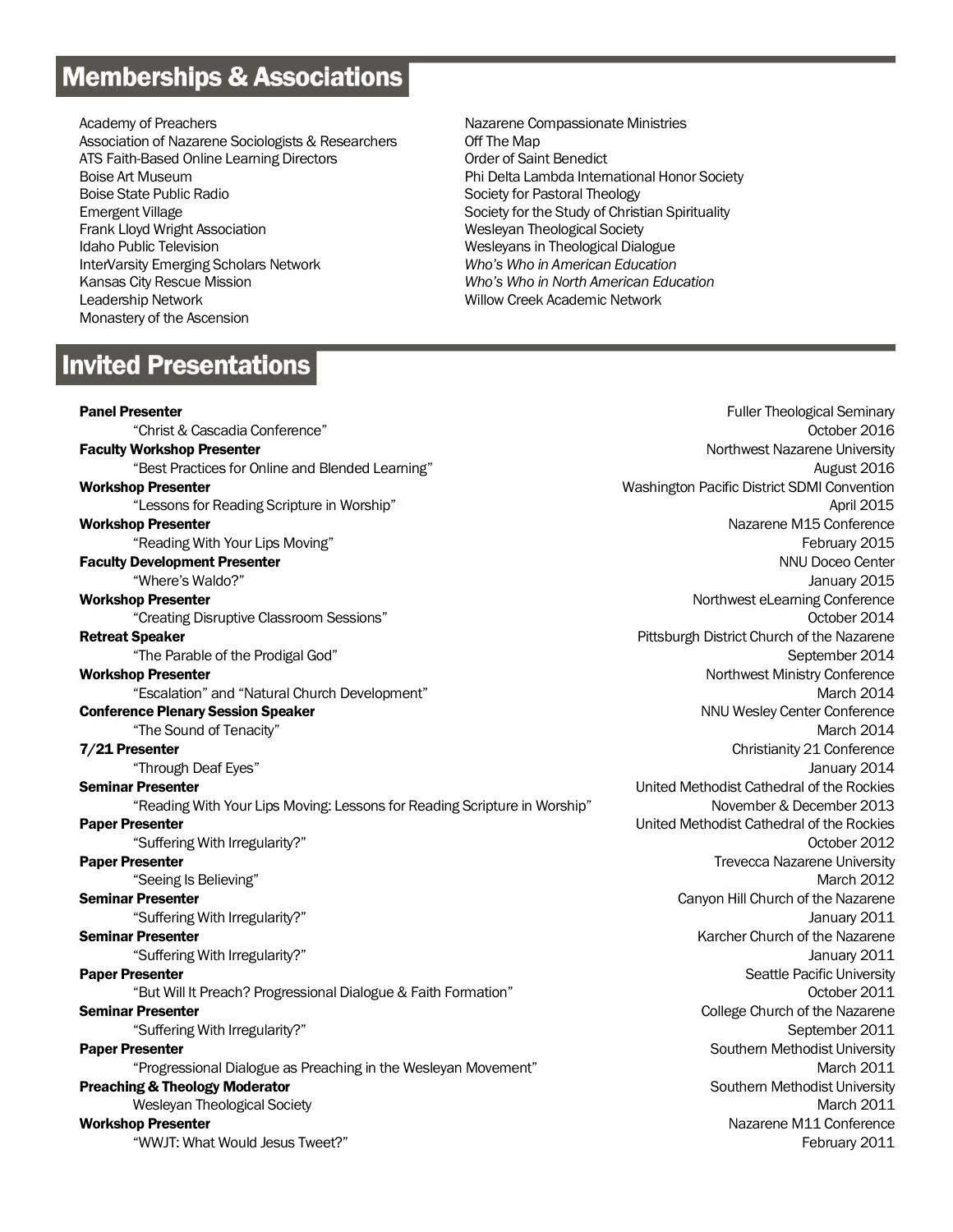"Reading With Your Lips Moving: Lessons for Reading Scripture in Worship" February 2011

# **Board & Committee Experience**

### **Northwest Nazarene University Interim Member, Dean's Council** New York 1, 1999, 1999, 1999, 1999, 1999, 1999, 199

**Workshop Presenter** NNU Wesley Center Conference **Evaluator** Academy of Preachers **Evaluator** Academy of Preachers National Festival of Young Preachers January 2011 Interviewing Moderator **Nazarene Pastors & Leaders Conference** Nazarene Pastors & Leaders Conference "A Conversation with Len Sweet" July 2010 Workshop Presenter Nazarene Pastors & Leaders Conference "Social Media & Mission" July 2010 **Paper Presenter Contract Presenter Azusa Pacific University Paper Presenter Azusa Pacific University** "Fractal Ministry" March 2010

Graduate & Continuing Studies Council eLearning Commission Women in Leadership Strategic Working Group Chapel Committee Regional Ministry Board State Authorization & Reciprocity Agreement Commission Honorary Degree Committee Presidential Appointee, Integrated Marketing Task Force Presidential Appointee, Inauguration Steering Committee Presidential Appointee, Spiritual Formation Task Force Presidential Appointee, Student Experience Task Force CAGS 2.0 Task Force Communications Committee iCampus Implementation Team Regional Centennial Events Committee Founder, NNU Pastors' Roundtable Marketing Roundtable University Imaging Committee Steering Committee on NNU Perceptions, Messages & Resources School of Theology & Christian Ministries Ph.D. Program Development Committee Center for Ministry & Service Programming Committee Chair, GTOE Academic Review Committee Chair, Graduate Website Subcommittee Online Master Course Template Development Subcommittee Online Course Design Subcommittee Online Teaching Subcommittee Online Course Management System Review Subcommittee Chair, Graduate Marketing Subcommittee Student Life Policy Council Chair or Member, Numerous Cross-Campus Interview Committees Evaluator of Numerous Cross-Campus Peer Faculty Course Visitations **Association of Nazarene Sociologists & Researchers** NNU Campus Representative NNU Campus Representative Association of Theological Schools Founding Member, Faith-Based Online Learning Directors' Council Educational Models & Practices Project Nampa (ID) The Table Church of the Nazarene Chair, Congregational Leadership Team **Phi Delta Lambda** President, Delta Chapter President, Delta Chapter President, Delta Chapter President, Delta Chapter **Treasure Valley Science & Religion Institute Member 2008 Control of Control Control of Control Control Control Control Control Control Control Control Control Control Control Control Control Control Control Control Contro**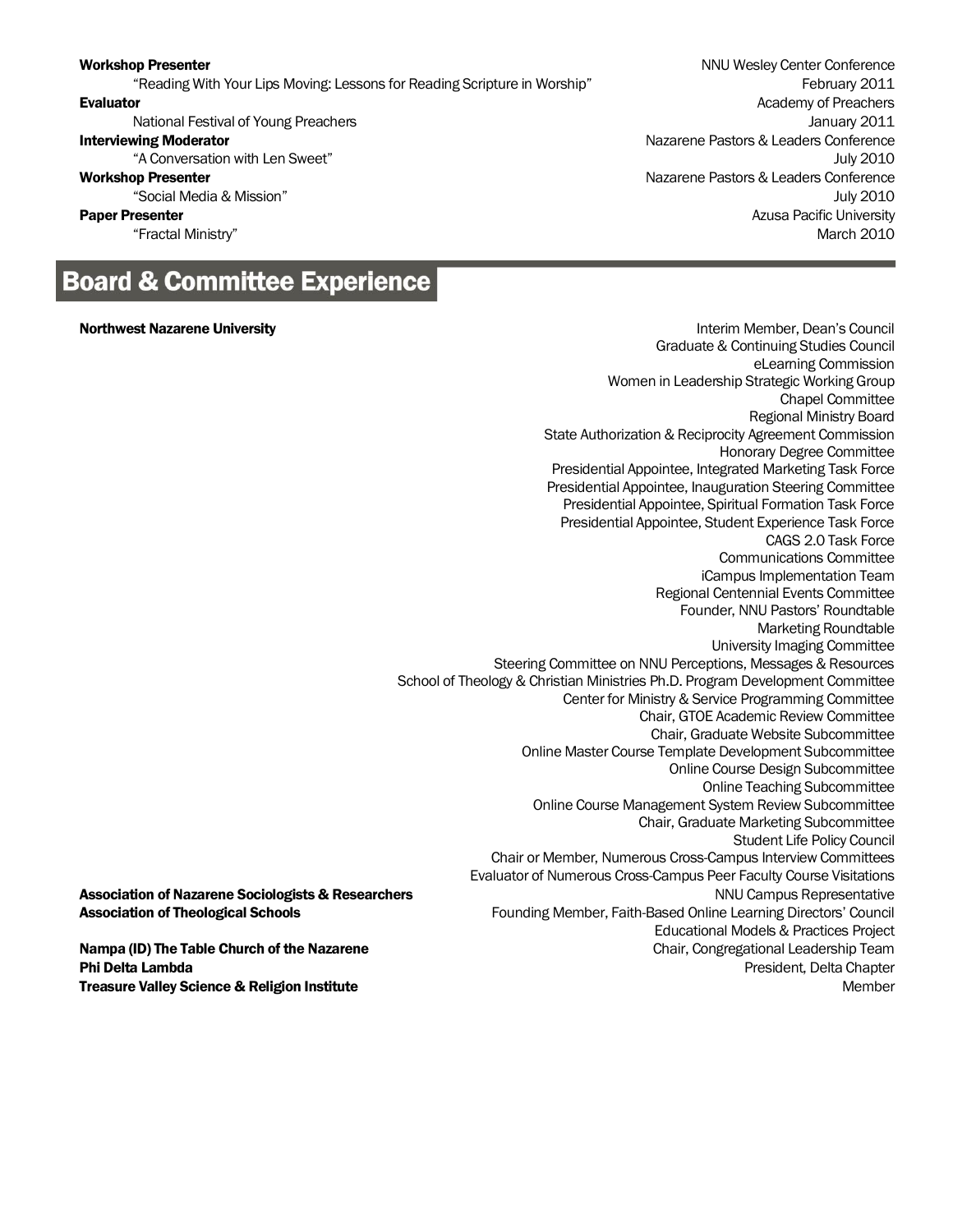# **Creative Portfolio**

| Logomark Design & Branding                              | 2017      | Nampa (ID) Real Life Community Church of the Nazarene          |
|---------------------------------------------------------|-----------|----------------------------------------------------------------|
| Book Cover Design                                       | 2015      | <b>Renovating Holiness</b>                                     |
| Williams Hall Interactive Kiosk Designs                 | 2014-2016 | NNU School of Theology & Christian Ministries                  |
| Williams Hall Welcome Kiosk Banner Design               | 2014      | NNU School of Theology & Christian Ministries                  |
| STCM Faculty Publications Display Case Designs          | 2014      | NNU School of Theology & Christian Ministries                  |
| "Theologica" 12'x42' Graphic Banner                     | 2013      | <b>NNU Wesley Center</b>                                       |
| Book Cover Design                                       | 2013      | Nazarenes Exploring Evolution                                  |
| Logomark Design & Branding                              | 2013      | Vale (OR) Church of the Nazarene                               |
| Logomark Design & Branding                              | 2013      | Arlington (OR) Church of the Nazarene                          |
| Logomark Design & Branding                              | 2013      | Nampa (ID) The Table Church of the Nazarene                    |
| Logomark Design & Branding                              | 2013      | God21 Podcast                                                  |
| General Assembly Exhibit Design                         | 2013      | NNU Graduate Theological Online Education                      |
| Journal Cover Design Proposal                           | 2012      | Wesleyan Theological Journal                                   |
| Logomark Design & Branding Proposal                     | 2012      | Wesleyan Theological Society                                   |
| Book Cover Design                                       | 2012      | Best Practices in Online Education by Maddix, Estep & Lowe     |
| Website Development                                     | 2012      | Phi Delta Lambda - NNU Delta Chapter                           |
| WTS/SPS Call for Papers Poster                          | 2012      | Wesleyan Theological Society & Society for Pentecostal Studies |
| "A Cup of Cold Water" Conference Materials              | 2012      | <b>NNU Wesley Center</b>                                       |
| <b>NAPCE Conference Materials</b>                       | 2011      | North American Professors of Christian Education               |
| <b>NAPCE Conference Marketing Materials</b>             | 2011      | North American Professors of Christian Education               |
| Online Theological Education Marketing Materials        | 2011      | Northwest Christian Ministries Conference Programme            |
| <b>Online Theological Education Marketing Materials</b> | 2011      | Nazarene M11 Conference Programme                              |
| Book Cover Design                                       | 2011      | The Bible Tells Me So by Thompson & Oord                       |
| "The Bible Tells Me So" Conference Materials            | 2011      | <b>NNU Wesley Center</b>                                       |
| <b>Online Theological Education Marketing Materials</b> | 2011      | Grace & Peace Magazine, Spring Issue                           |
| <b>Online Theological Education Marketing Materials</b> | 2011      | Holiness Today, January-February Issue                         |
| <b>Online Theological Education Marketing Materials</b> | 2010      | Academy of Preachers                                           |
| Logomark Design & Branding                              | 2010      | Phi Delta Lambda - NNU Delta Chapter                           |
| <b>Exhibition Print Materials Redevelopment</b>         | 2010      | NNU School of Theology & Christian Ministries                  |
| Traveling Exhibition Redesign & Fabrication             | 2010      | NNU School of Theology & Christian Ministries                  |
| Complete Website Redevelopment                          | 2010      | NNU Graduate Theological Online Education                      |
| "Make the Shift" DVD Redevelopment                      | 2010      | NNU School of Theology & Christian Ministries                  |
| NAPCE Call for Papers Poster                            | 2010      | North American Professors of Christian Education               |
|                                                         |           |                                                                |

# **Teaching Interests**

Missional Leadership Preaching Spiritual Formation Media in Ministry Progressional Dialogue

## Educational Accessibility Church Planting Pastoral Ministry Online Education

Postmodernism

# **Awards & Recognitions**

| <b>Faculty Sabbatical</b>                         | 2017 | Northwest Nazarene University             |
|---------------------------------------------------|------|-------------------------------------------|
| Outstanding Graduate Professor of the Year        | 2016 | NNU Graduate Theological Online Education |
| Outstanding Graduate Professor of the Year        | 2014 | NNU Graduate Theological Online Education |
| <b>Outstanding Graduate Professor of the Year</b> | 2013 | NNU Graduate Theological Online Education |
| <b>Promotion to Full Faculty Rank</b>             | 2012 | Northwest Nazarene University             |
| Outstanding Graduate Professor of the Year        | 2011 | NNU Graduate Theological Online Education |
| <b>Faculty Sabbatical</b>                         | 2010 | Northwest Nazarene University             |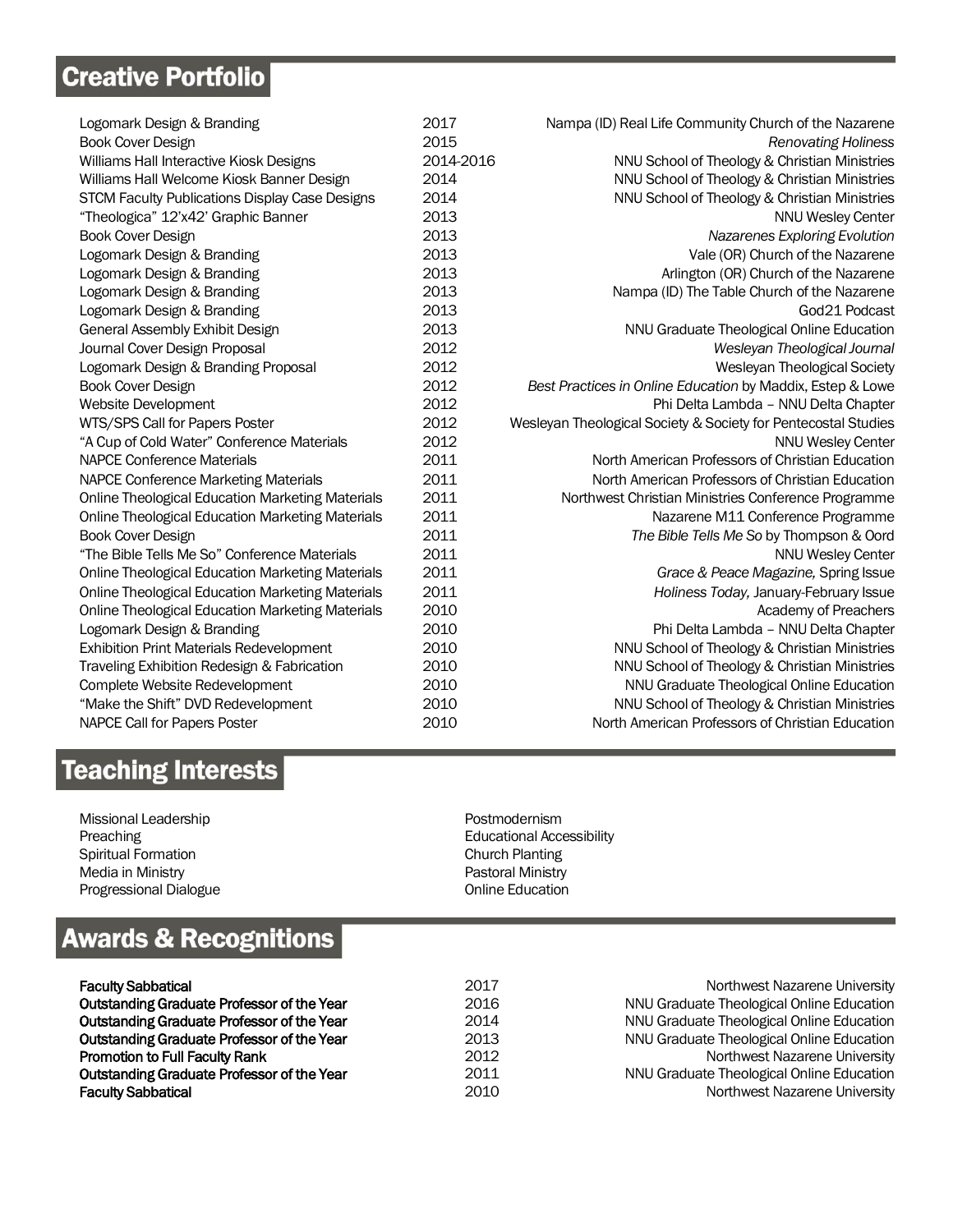# **Ministry Experience**

## "Grand Central" Small Group Leader **Real Access 2018** Real Life Community Church of the Nazarene 2017 Nampa, Idaho Founding leader of a weekly small group. **Preaching & Leadership Team Member Real Life Community Church of the Nazarene** 2016-present Nampa, Idaho Contributing elder on the church's preaching and sermon planning team, including pastoral mentoring and frequent responsibilities in the pulpit. **Founding Leader** The Table Church of the Nazarene 2013-2016 Nampa, Idaho Core leadership team member of Nampa's most recent church plant, centered around a missional model for ministry, including dialogical preaching and community engagement.

## Sunday School Teacher First Church of the Nazarene First Church of the Nazarene

2008-2013 Nampa, Idaho

Member of a collaborative teaching team for the "Faith and Culture" class, averaging 30 adult learners each week.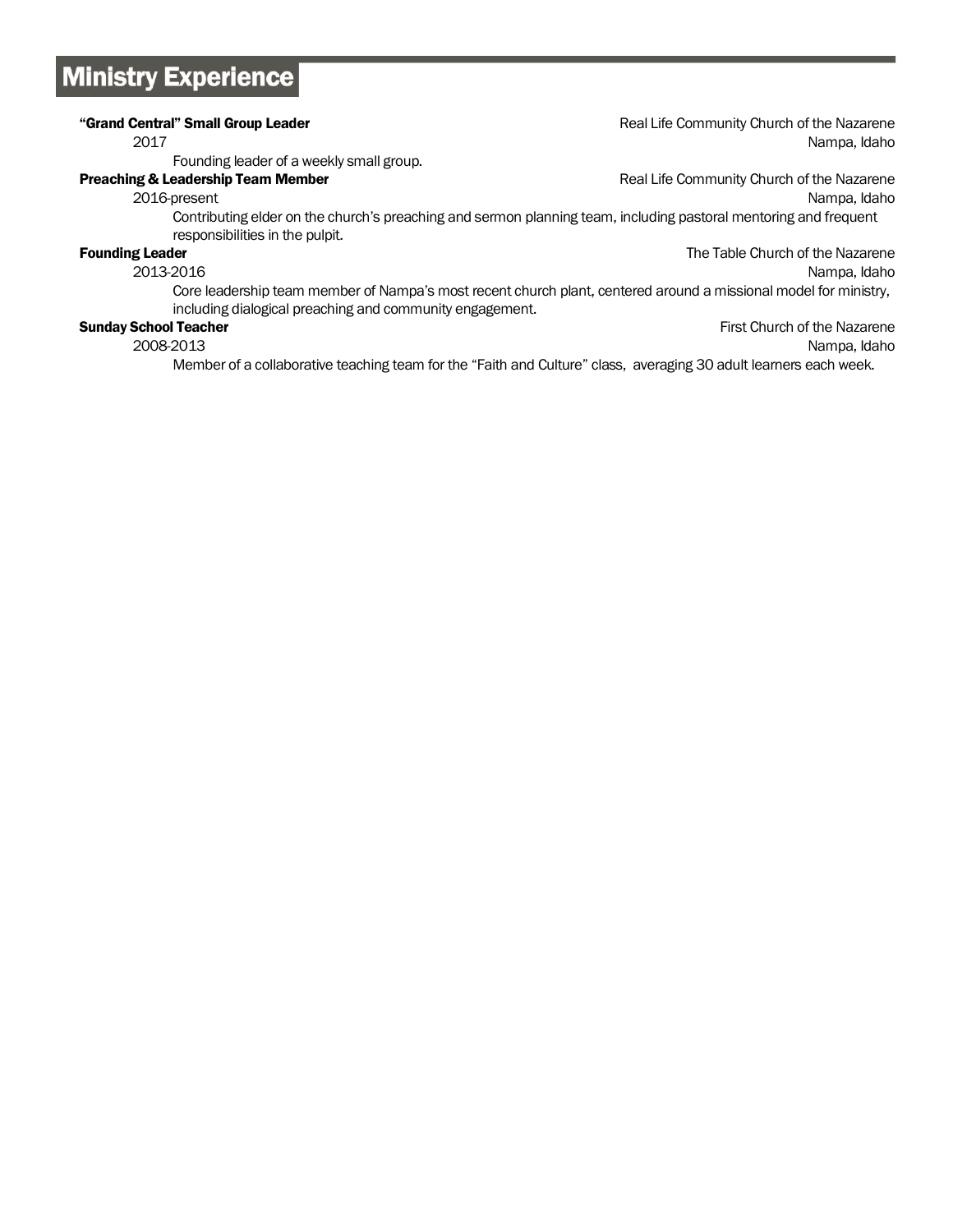# **Jay Richard Akkerman**

Professor of Pastoral Theology Director of the Graduate School of Theology Co-Director of Wesley Center Conferencing

Northwest Nazarene University College of Theology & Christian Ministries Williams Hall 207B 623 South University Boulevard Nampa, Idaho 83686-5897 208/467.8437 jakkerman@nnu.edu @akkerman www.jayakkerman.com THIS VITAF HIGHI IGHTS TFACHING, SCHOLARSHIP, SFRVICE & ADMINISTRATION IN THE CYCLE I FADING TO MY FIRST SARRATICAL

# **VOLUME I: 2003-2010**

# **Teaching Experience**

## Administration:

**Professor of Pastoral Theology** Northwest Nazarene University 2003-present College of Theology & Christian Ministries Nampa, Idaho

> Director, Graduate School of Theology Director & Developer, Master of Divinity & Master of Arts: Missional Leadership Programs Director, Master of Arts: Pastoral Ministry Program Director, Master of Divinity & Master of Arts: Spiritual Formation Programs Co-Director, Wesley Center Conferencing Acting Dean, School of Theology & Christian Ministries – Spring 2009 Semester

## Teaching Honors:

Faculty Award Lecturer – 2009 Outstanding Graduate Professor of the Year: Spiritual Formation – 2007 Outstanding Graduate Professor of the Year: Pastoral Ministry – 2006 Assignment to Tenured Faculty - 2006

## Graduate Teaching:

 *Master of Arts: Pastoral Ministry* PRTH7960 Preaching & Worship  *Master of Divinity: Missional Leadership; Spiritual Formation; and Youth, Children & Family Ministry* THEO6594 Introduction to Biblical & Theological Studies  *Master of Divinity / Master of Arts: Christian Education* CHED6520 Postmodern Ministry *Master of Divinity / Master of Arts: Missional Leadership* PRTH7540 Missional Practicum *Master of Divinity / Master of Arts: Spiritual Formation* PRTH6180 Introduction to Spiritual Formation PRTH6980 Topics in Spiritual Formation: Spiritual Formation & the Emerging Church Undergraduate Teaching: BIBL1110 Introduction to Biblical Studies

BIBL1120 Survey of the Bible

CHED4094 Topics in Specialized Ministries: Digital Storytellers

PRTH1710 Introduction to Christian Ministries

PRTH1720 Introduction to Evangelism

PRTH3210 Spiritual Formation

PRTH3220 Worship Theory & Development

PRTH3240 Worship Leadership & Practice

PRTH3710 Preaching

PRTH4710 Missional Growth & Health

PRTH4760 Communicating the Gospel

PRTH4094 Topics in Practical Theology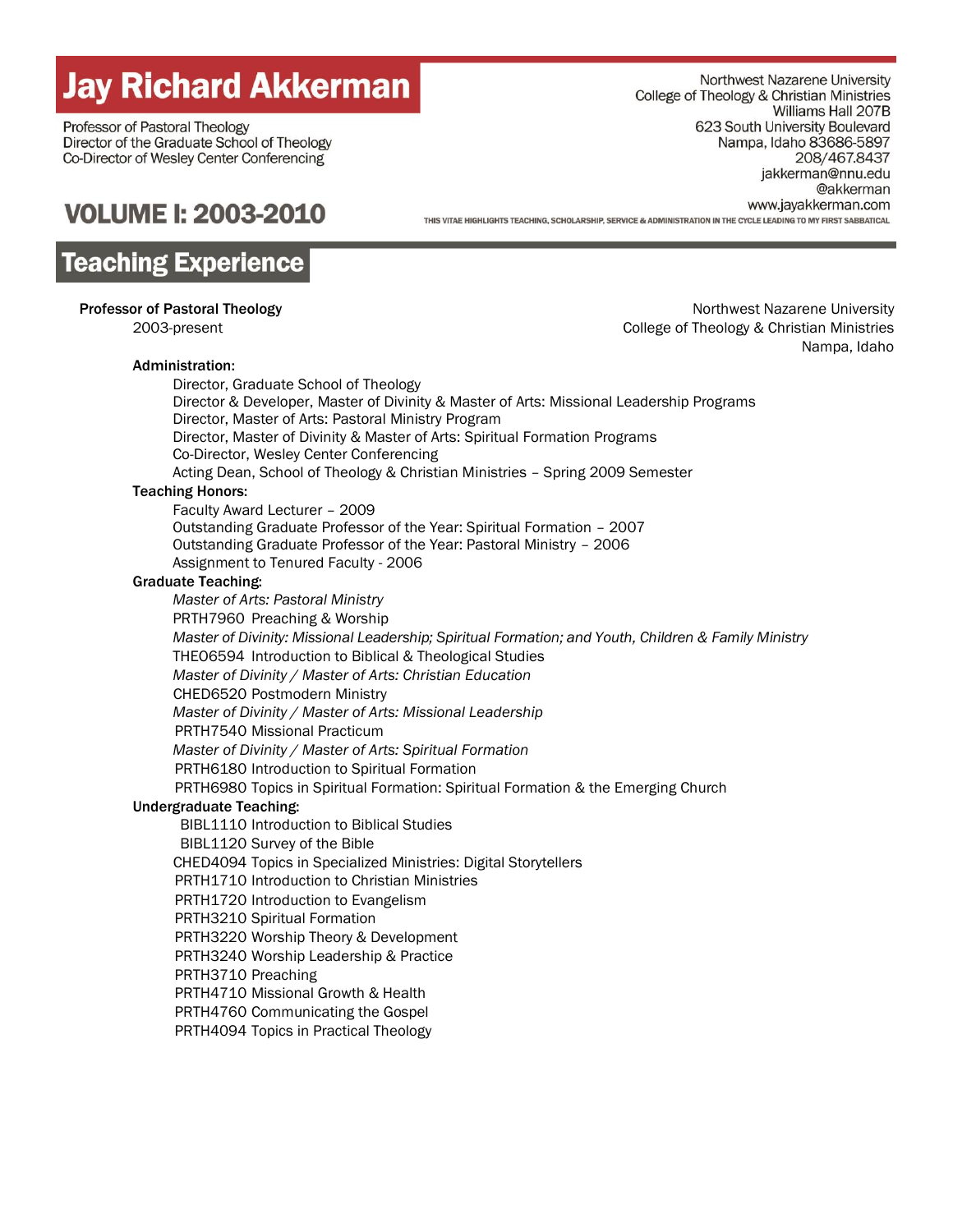# **Education**

| Doctor of Ministry                                                                                                                                                                                                                                                                                                                                                     | 2004         | Beeson Center for Biblical Preaching & Church Leadership<br>Asbury Theological Seminary - Wilmore, Kentucky                                                                                                                                                                                                                                                                                                                                                                                                                                                                                                                                                   |
|------------------------------------------------------------------------------------------------------------------------------------------------------------------------------------------------------------------------------------------------------------------------------------------------------------------------------------------------------------------------|--------------|---------------------------------------------------------------------------------------------------------------------------------------------------------------------------------------------------------------------------------------------------------------------------------------------------------------------------------------------------------------------------------------------------------------------------------------------------------------------------------------------------------------------------------------------------------------------------------------------------------------------------------------------------------------|
| Dissertation: The Graphic Gospel: Preaching In a Postliterate Age.<br>Committee: Ken Boyd, advisor; Joel Green, internal reader; Leslie Andrews.<br>New Testament studies abroad in Jordan, Israel, and Egypt.<br>biblical interpretation for life and ministry; and theology of ministry.<br>Master of Divinity, magna cum laude<br>Bachelor of Arts, magna cum laude | 1993<br>1989 | Mentored under the teaching ministries of Dale Galloway, Ellsworth Kalas, Haddon Robinson, Eugene Peterson,<br>George Hunter, Leslie Andrews, Darrell Whiteman, Ben Witherington, Reg Johnson, and Maxie Dunnam.<br>Hands-on observations of models of church renewal in leading-edge ministries across America, and North & South<br>Korea, including Willow Creek, Saddleback, Kwang Lim Methodist, and Yoido Full Gospel churches.<br>Course work included emphases on preaching; ministry leadership; anthropology for American church ministry;<br>Nazarene Theological Seminary - Kansas City, Missouri<br>Northwest Nazarene University - Nampa, Idaho |

# **Post-Doctoral Studies**

Calvin Theological Seminary | Summer Scholars Institute "Imaginative Reading for Creative Preaching" Summer 2007 **Dr. Neal Plantinga** 

## **Books**

- Akkerman, Jay. "Community Concierges." *Love Among Us*. Ed. Darrin L. Grinder and Thomas Jay Oord. Denver: Outskirts P, 2009. ISBN 978-1432742720.
- ---. "The Graphic Gospel: Preaching in a Postliterate Age." Diss. Asbury Theological Seminary, 2004. BV4227.A34 2004.
- ---, Oord, Thomas Jay; and Brent Peterson, eds. with Leonard Sweet. *Postmodern* and *Wesleyan: Exploring the Boundaries & Possibilities.* Kansas City, MO: Beacon Hill P, 2009. ISBN 978-0834124585.

# **Papers**

- Akkerman, Jay. "The Digital Church: Opening Viewers' Ears." Association of Nazarene Sociologists & Researchers. Nazarene Theological Seminary, 2006.
- ---. "Fractal Ministry." Wesleyan Theological Society. Azusa Pacific University, 2010.
- ---. "Not Remotely Controlled." Wesleyan Theological Society. Duke University, 2008.
- ---. "Picturing Holiness: A Visual History." Faculty Award Lecture. Northwest Nazarene University, 2009.
- ---. "Preaching in a Postliterate Age." Oxford Fellowship. Northwest Nazarene University, 2006.

# **Book Reviews**

Ingersol, Stan. *Nazarene Roots: Pastors, Prophets, Revivalists & Reformers*. Kansas City, MO: Beacon Hill P, 2009. ISBN 978-0834124783. Endorsement Contributor.

Wilson, Len and Jason Moore. *Design Matters: Creating Powerful Imagery for Worship*. Nashville: Abingdon, 2006. ISBN 978-0687494460. Endorsement Contributor.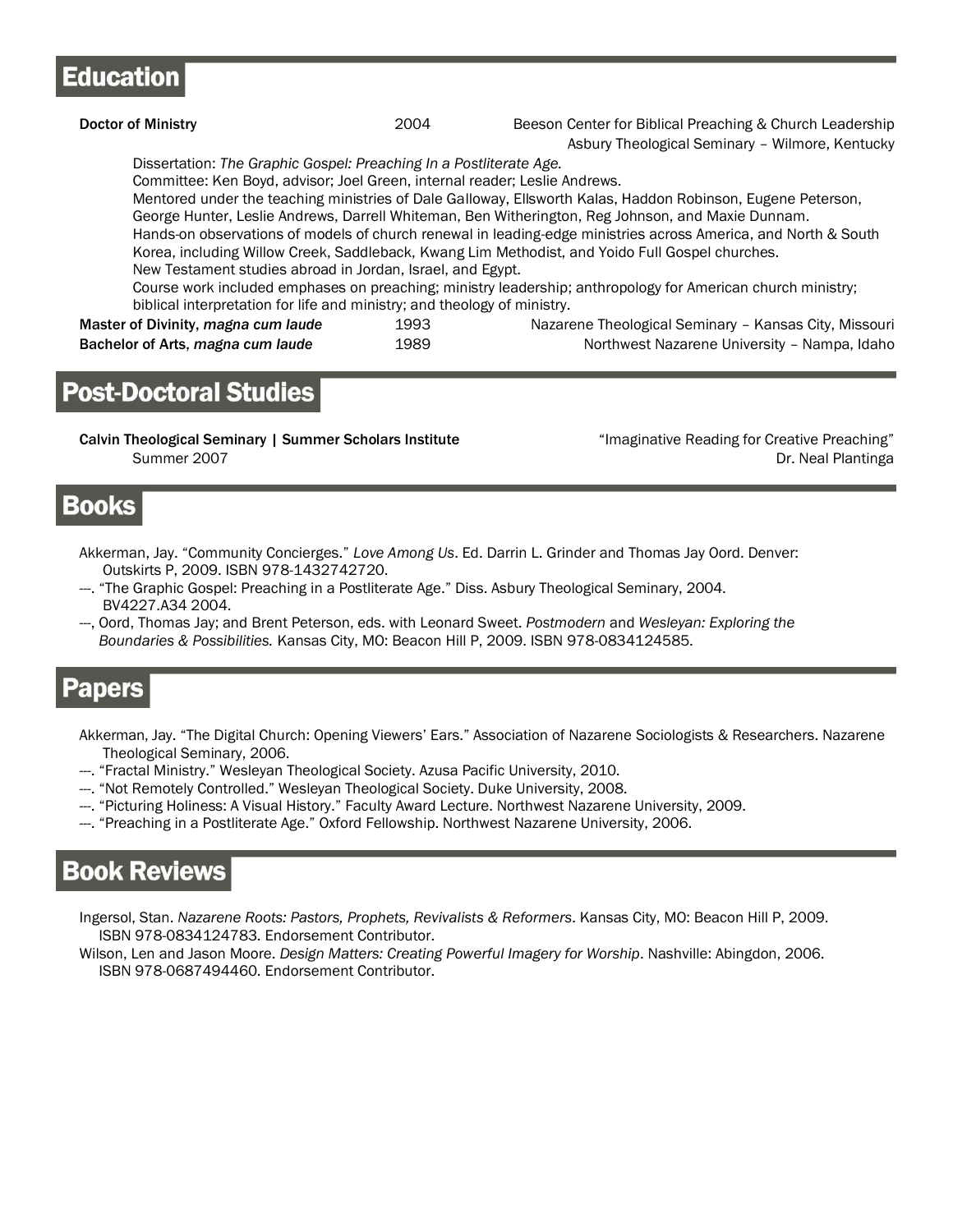# **Articles**

- Akkerman, Jay. "Adult Faith Connections." Sunday School Curriculum. Dec. 2009-Feb. 2010. Methodologies for "Session Navigator" and "Creative Presentation Options" in Session 1 – "Advent: A Luke Christmas." Kansas City: WordAction, 2009.
- ---. "Broadening Your Bandwidth: Called to Speak in a Visual Age." *Preacher's Magazine.* Lent/Easter 2002: 48.
- ---. "Broadening Your Bandwidth: See and Say." *Preacher's Magazine.* Pentecost 2002: 49.
- ---. "Broadening Your Bandwidth: Paint By Numbers." *Preacher's Magazine.* Advent/Christmas 2002-2003: 47.
- ---. "But Will It Preach? A Look at Progressional Dialogue at Solomon's Porch." *Preacher's Magazine*. Fall 2010, np.
- ---. "Community Concierges." *Cultural Expressions Magazine*. Summer 2010, np.
- ---. "Graduate Education Offers 'Face Time 2.0' Through Online Teaching." *Church Executive.* September 2010: 28-29.
- ---. "The Future of Preaching." *Grace & Peace Magazine.* Fall 2010: 28-30.
- ---. "In Praise of Basic Training." *Under Orders.* Summer 1997: 1-2.
- ---. "It's a Wonderful Life." *1001 Quotes, Illustrations & Humorous Stories for Preachers, Teachers & Writers*. Ed. Edward K. Rowell. Grand Rapids: Baker, 2008. ISBN 978-0801071614.
- ---. "Old NNU Friends Meet for First Time." *Idaho Press Tribune.* 15 June 2004: C3.
- ---. "Remote Control or Remote Chaos?" *Holiness Today.* Sept./Oct. 2008: 18-19.
- ---. "Significance." *Fresh Illustrations for Preaching & Teaching.* Ed. Edward K. Rowell. Grand Rapids: Baker, 2000. ISBN 978-0801091018.
- ---. "Stress." *Fresh Illustrations for Preaching & Teaching.* Ed. Edward K. Rowell. Grand Rapids: Baker, 2000. ISBN 978-0801091018.

# **Miscellaneous Publications**

Akkerman, Jay. "Ideas That Work." *Leadership Journal*. Summer 1996: 74.

- ---. "Kids of the Kingdom." *Christian Reader* March/April 1997: 13-14.
- ---. "*Passages."* Cover Art, March 1981.
- ---. "To Illustrate…" *Leadership Journal*. Spring 1997: 71.

Burwick, Ray. *Good and Mad*. Cover Art. Birmingham: Ebsco, 2006. ISBN 978-1424300563.

Fenske, Sarah. "The Last Supper." *Phoenix New Times* Jul. 21-27, 2005: 17+.

Franklin, Marcia. "Picturing Faith." *Boise Weekly* Oct. 15-21, 2008: 28.

Galloway, Dale. "Ten Great Ideas from Cutting-Edge Churches." *NetResults* Oct. 2001: 24.

Grinder, Darrin L. and Thomas Jay Oord, eds. *Love Among Us*. Cover Art. Denver: Outskirts P, 2009. ISBN 978-1432742720. Hathaway, Daniel, *et al.* "Sermons for the Season After Pentecost." *Preacher's Magazine* Pentecost 2007: 7-30.

- Northwest Nazarene University eLearning Committee. "Course Management Systems Evaluation Study," 2009.
- ---. "NNU Faculty Handbook eLearning Chapter," 2009.
- ---. "Online Course Design Rubric," 2008.
- ---. "Online Course Template," 2009.
- ---. "Online Syllabus Template," 2010.

# crants

| 2009 Northwest Nazarene University Riley-Woodward Faculty Research Grant<br>"Tunc et Nunc   Then and Now: A Centennial RetroMorph" | Unfunded            |
|------------------------------------------------------------------------------------------------------------------------------------|---------------------|
| 2008 Idaho Humanities Council   National Endowment for the Humanities Grant                                                        | <b>Fully Funded</b> |
| "Picturing Faith: Religious Imagery of America"                                                                                    |                     |
| 2007 Calvin Summer Scholars Seminar                                                                                                | <b>Fully Funded</b> |
| "Imaginative Reading for Creative Preaching"                                                                                       |                     |
| 2007 Northwest Nazarene University Professional Development II Grant                                                               | <b>Fully Funded</b> |
| "Northwest Nazarenes: A Visual History"                                                                                            |                     |
| 2006 Northwest Nazarene University Riley-Woodward Faculty Research Grant                                                           | Unfunded            |
| "Running To and Fro: A Study of Responses to Vocational Ministry Calls"                                                            |                     |
| 2006 Lilly Endowment Grant                                                                                                         | Partially Funded    |
| "Allelon Missional Schools Project"                                                                                                |                     |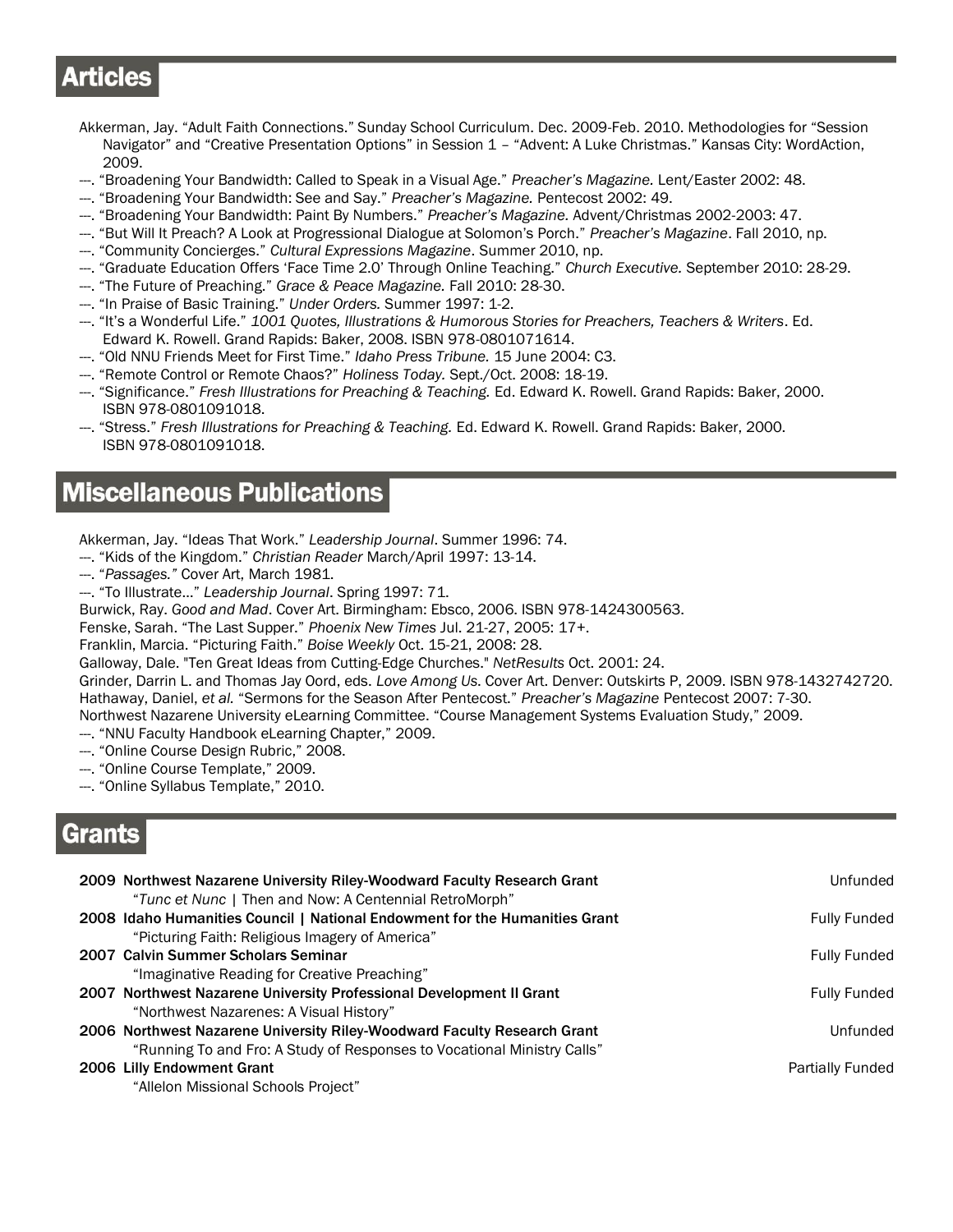# **Awards & Recognitions**

| <b>Faculty Sabbatical</b>                           | 2010 | Northwest Nazarene University                      |
|-----------------------------------------------------|------|----------------------------------------------------|
| <b>Faculty Award Lecturer</b>                       | 2009 | Northwest Nazarene University                      |
| <b>Outstanding Graduate Professor of the Year</b>   | 2007 | NNU Graduate Theological Online Education          |
| <b>Calvin Summer Scholar's Fellowship</b>           | 2007 | Calvin Theological Seminary                        |
| <b>Outstanding Graduate Professor of the Year</b>   | 2006 | NNU Graduate Theological Online Education          |
| <b>Promotion to Tenured Faculty</b>                 | 2006 | Northwest Nazarene University                      |
| <b>Citation of Merit</b>                            | 1997 | Bremerton, Washington City Council                 |
| <b>Ordained Elder</b>                               | 1995 | Washington Pacific District Church of the Nazarene |
| <b>Corlett Holiness Sermon Finalist</b>             | 1993 | Nazarene Theological Seminary                      |
| <b>Student Preaching Mission Finalist</b>           | 1989 | Northwest Nazarene University                      |
| <b>Outstanding Christian Ministry Student Award</b> | 1989 | NNU School of Theology & Christian Ministries      |
| <b>Bertha Dooley Essay Award</b>                    | 1989 | NNU Department of English                          |
| <b>Sunday School Teacher of the Year</b>            | 1989 | Intermountain District Church of the Nazarene      |
| <b>Elementary Greek Student Award</b>               | 1988 | NNU School of Theology & Christian Ministries      |

# **Conference Administration**

| <b>Conference Director</b>                                                     | <b>Wesley Center Conference</b>                       |
|--------------------------------------------------------------------------------|-------------------------------------------------------|
| "Ninety-Nine Parts Inspiration: God & the Creative Process" with Philip Yancey | February 2010                                         |
| <b>Co-Director</b>                                                             | Nazarene General Assembly Spiritual Formation Retreat |
| San Pedro Franciscan Retreat Center                                            | June 2009                                             |
| <b>Director</b>                                                                | <b>Student Preaching Mission</b>                      |
| Northwest Nazarene University                                                  | March 2009-present                                    |
| <b>Director</b>                                                                | NNU Brandt Center & Friesen Gallery                   |
| "Picturing Faith" Public Lecture with Colleen McDannell                        | October-November 2008                                 |
| <b>Conference Director</b>                                                     | Wesley Center Conference                              |
| "Holiness As Furtherness: Orienting in Changing Times"                         | February 2008                                         |
| <b>Conference Coordinator</b>                                                  | <b>Wesley Center Conference</b>                       |
| "Everything Must Change" with Brian McLaren                                    | February 2008                                         |
| <b>Conference Director</b>                                                     | <b>Creative Worship Seminar</b>                       |
| Northwest Nazarene University                                                  | February 2007                                         |
| <b>Director</b>                                                                | <b>NNU Spiritual Formation Retreat</b>                |
| Benedictine Monastery of the Ascension                                         | October 2006-present                                  |
| <b>Director</b>                                                                | <b>Student Preaching Mission</b>                      |
| Northwest Nazarene University                                                  | March 2006                                            |
| <b>Conference Sponsor</b>                                                      | Renovare Regional Conference on Spiritual Renewal     |
| "A Celebration of Discipline" with Richard Foster                              | February 2006                                         |
| <b>Conference Director</b>                                                     | Worship, Media & the Arts Conference                  |
| "The Visible in Service of the Invisible" with Catherine Kapikian              | November 2005                                         |
| <b>Conference Director</b>                                                     | Leonard Sweet Preaching Conference                    |
| "Sonograms of the Future" with Leonard Sweet                                   | February 2005                                         |
| <b>Conference Director</b>                                                     | Digital Storytellers Conference                       |
| Northwest Nazarene University                                                  | November 2004                                         |
|                                                                                |                                                       |

# **Consulting**

**Grace & Peace Magazine** Contributing Consultant USA/Canada Region Church of the Nazarene **Department Construction Church 2010-present** International Board of Education, Church of the Nazarene Consultant Consultant Nazarene Higher Education Pole Project May-August 2010 Nazarene Publishing House **Book Cover Art Consultant**  Various leadership and ministry titles 2006-2008 Nampa (ID) Real Life Community Church of the Nazarene Consultant Consultant Consultant Natural Church Development assessment 2008-2009 2008-2009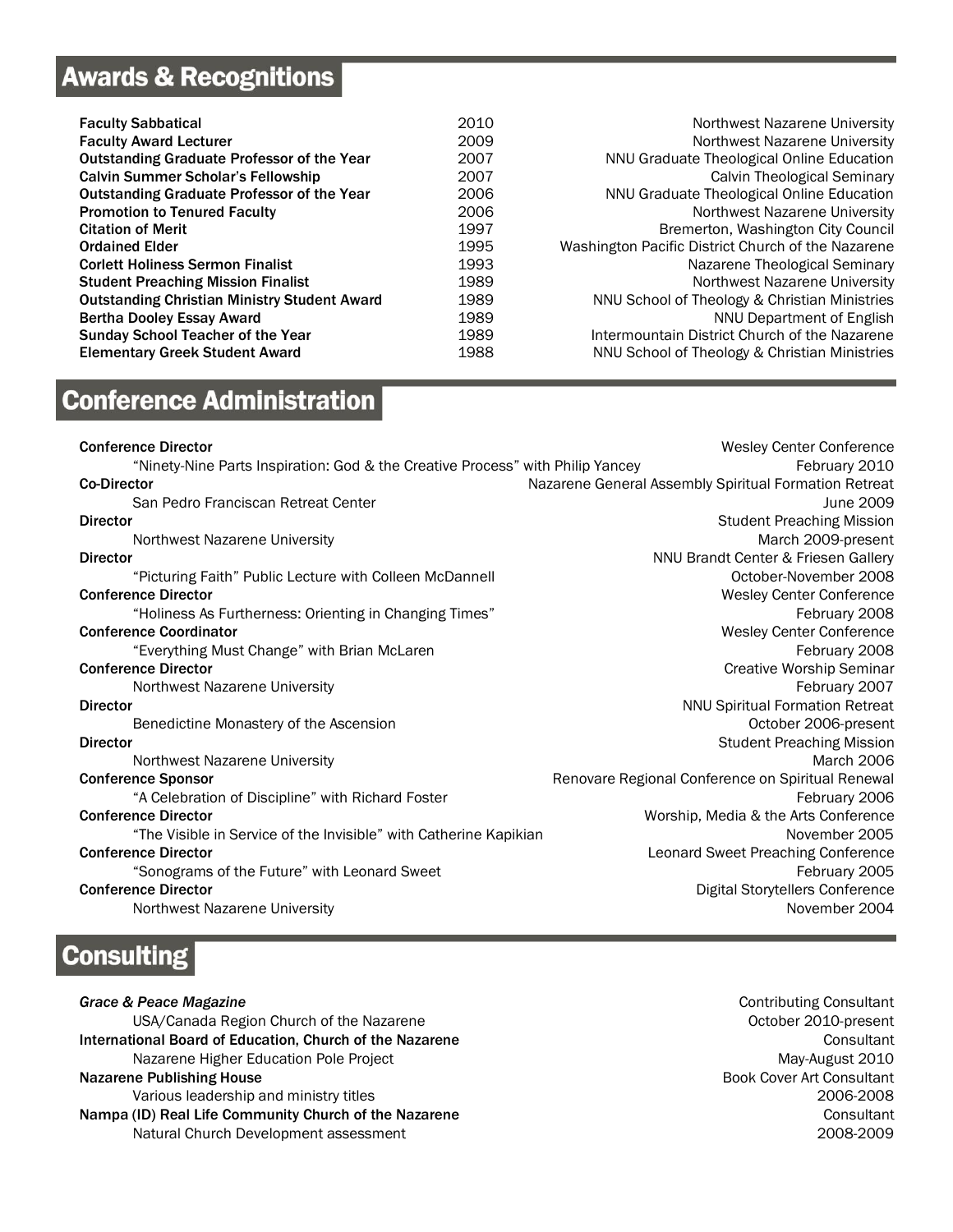# Academic Support

| <b>Consultant</b>                                                                                                  | International Board of Education, Church of the Nazarene |
|--------------------------------------------------------------------------------------------------------------------|----------------------------------------------------------|
| Mountain, Mark. "Comparative Educational Priorities." Nazarene Higher Education Pole Project, 2010.                |                                                          |
| <b>Faculty Advisor</b>                                                                                             | Nazarene Stewardship Ministries                          |
| Stewardship Sermon Scholarship, August 2009-present.                                                               |                                                          |
| <b>Faculty Advisor</b>                                                                                             | Association of Nazarene Sociologists & Researchers       |
| Carlson, Rob. "How Can the Church Contain the HIV/AIDS Pandemic in South Africa?" Northwest Nazarene               |                                                          |
| University. Harold Young Research Award Submission, 2009.                                                          |                                                          |
| <b>External Advisor</b>                                                                                            | King's Seminary                                          |
| Woodworth, Daniel. "A Healing Community for Millennials: Developing a Model for Resolving Identity Crises." D.Min. |                                                          |
| Dissertation, 2009.                                                                                                |                                                          |
| Asa Everette Sanner Student Preaching Mission Director                                                             | Northwest Nazarene University                            |
| January 2008-present.                                                                                              |                                                          |
| <b>Faculty Advisor</b>                                                                                             | Board of General Superintendents                         |
| General Superintendents' Preaching Commission Awards, August 2008-present.                                         |                                                          |
| <b>Congregational Reflection Team Member</b>                                                                       | Asbury Theological Seminary                              |
| Hicks, Dana R. "The Core Value of Evangelism In Effective Churches." D.Min. Dissertation, 2008.                    |                                                          |
| <b>Internal Reader</b>                                                                                             | Northwest Nazarene University                            |
| Faucette, Karen. "ScrumPy Modeling Utility." Senior Honors Thesis. NIH Grant #P20 RR016454, 2007.                  |                                                          |
| <b>Proctor</b>                                                                                                     | <b>Fuller Theological Seminary</b>                       |
|                                                                                                                    |                                                          |
| Kipp, Michael A. D.Min Studies, 2006-2007.                                                                         |                                                          |
| <b>Teaching Assistant</b>                                                                                          | Nazarene Theological Seminary                            |
| Assisted Dr. Rob Staples from 1991-1992.                                                                           |                                                          |
| <b>Teaching Assistant</b>                                                                                          | Northwest Nazarene University                            |
| Assisted Dr. C.S. Cowles from 1987-1989.                                                                           |                                                          |
| <b>Peer Tutor</b>                                                                                                  | Northwest Nazarene University Academic Support Center    |
| Assisted undergraduate students in spelling, general education Bible, Theology, and Greek.                         |                                                          |

# Invited Presentations

| <b>Interviewing Moderator</b>                                                   | Nazarene Pastors & Leaders Conference      |
|---------------------------------------------------------------------------------|--------------------------------------------|
| "A Conversation with Len Sweet"                                                 | <b>July 2010</b>                           |
| <b>Workshop Presenter</b>                                                       | Nazarene Pastors & Leaders Conference      |
| "Social Media & Mission"                                                        | <b>July 2010</b>                           |
| <b>Paper Presenter</b>                                                          | <b>Azusa Pacific University</b>            |
| "Fractal Ministry"                                                              | <b>March 2010</b>                          |
| <b>Seminar Presenter</b>                                                        | NNU Wesley Center Conference               |
| "Creative Planning for Preachers"                                               | February 2010                              |
| <b>Panel Presenter</b>                                                          | Intermountain District Pastors' Luncheon   |
| "Postmodernism: Exploring the Boundaries & Possibilities"                       | November 2009                              |
| <b>Paper Presenter</b>                                                          | <b>NNU Faculty Food Fight</b>              |
| "What Is Postmodernism?"                                                        | November 2009                              |
| <b>Workshop Presenter</b>                                                       | Northwest eLearning Conference             |
| "You Can't Teach That Online!"                                                  | October 2009                               |
| <b>Panelist</b>                                                                 | Real Life Community Church of the Nazarene |
| "Questions from the Floor"                                                      | <b>July 2009</b>                           |
| <b>Seminar Presenter</b>                                                        | Nazarene General Assembly                  |
| "Postmodern and Nazarene?"                                                      | June 2009                                  |
| <b>Workshop Presenter</b>                                                       | Nazarene General Assembly                  |
| "Technology for Transformed Learning"                                           | June 2009                                  |
| <b>Lecture Presenter</b>                                                        | Northwest District Assembly                |
| "Northwest Nazarenes"                                                           | April 2009                                 |
| <b>Seminar Presenter</b>                                                        | Northwest District Assembly                |
| "Postmodern and Nazarene?"                                                      | April 2009                                 |
| <b>Workshop Presenter</b>                                                       | Northwest District Assembly                |
| "Escalation: Taking Your Worship, Preaching & Media Planning to the Next Level" | April 2009                                 |
|                                                                                 |                                            |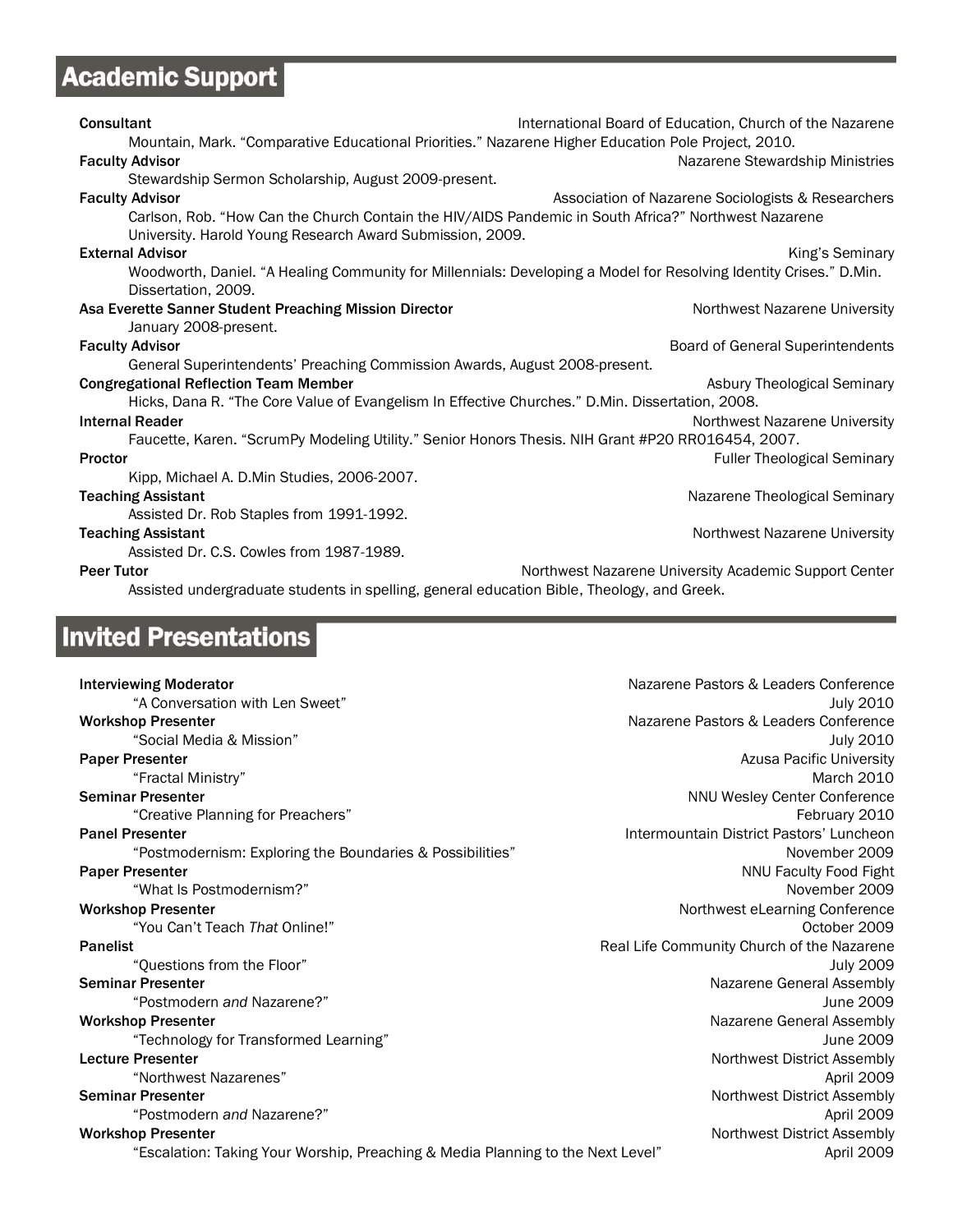| <b>Church Relations Panel Moderator</b>                                         | Northwest Nazarene University                       |
|---------------------------------------------------------------------------------|-----------------------------------------------------|
| Inauguration of President David Alexander                                       | March 2009                                          |
| <b>Practical Theology Section Moderator</b>                                     | Anderson University                                 |
| Wesleyan Theological Society                                                    | March 2009                                          |
| <b>Faculty Award Lecturer</b>                                                   | Northwest Nazarene University                       |
| "Picturing Holiness: A Visual History"                                          | February 2009                                       |
| <b>Seminar Presenter</b>                                                        | NNU Wesley Center Conference                        |
| "Community Concierges"                                                          | February 2009                                       |
| <b>Panelist</b>                                                                 | Emergentia Conference                               |
| "Ministry in an Emerging Culture"                                               | November 2008                                       |
| <b>Paper Presenter</b>                                                          | <b>Duke University</b>                              |
| "Not Remotely Controlled"                                                       | March 2008                                          |
| <b>Panelist</b>                                                                 | Real Life Community Church of the Nazarene          |
| "Questions from the Floor"                                                      | March 2008                                          |
| Plenary Session Conference Speaker & Workshop Presenter                         | <b>ENC Region AONT Conference</b>                   |
| "Media in Ministry"                                                             | June 2007                                           |
| <b>Preaching Panelist</b>                                                       | Northwest District Pastors' Enrichment              |
| "I Had Such High Hopes Preaching to Preachers from John 15"                     | May 2007                                            |
| <b>Workshop Presenter</b>                                                       | Nazarene M7 Conference                              |
| "Formative Technologies: Spiritual Formation & Information Technologies"        | February 2007                                       |
| <b>Workshop Presenter</b>                                                       | Nazarene M7 Conference                              |
| "Escalation: Taking Your Worship, Preaching & Media Planning to the Next Level" | February 2007                                       |
| <b>Seminar Presenter</b>                                                        | Revisioning Holiness Conference                     |
| "Improving Our Table Manners"                                                   | February 2007                                       |
| <b>Paper Presenter</b>                                                          | NNU Faculty Food Fight                              |
| "Is the World Flat After All?"                                                  | November 2006                                       |
| <b>Plenary Session Conference Speaker</b>                                       | Missional Leaders in an Emerging Culture Conference |
| "Room at the Table"                                                             | October 2006                                        |
| <b>Missional Cohort Leader</b>                                                  | Allelon Center for Missional Leadership             |
| "Ministry in a Postmodern Context"                                              | June 2006                                           |
| <b>Workshop Presenter</b>                                                       | MNU Region AONT Conference                          |
| "Getting the Ball Rolling"                                                      | March 2006                                          |
| <b>Paper Presenter</b>                                                          | Association of Nazarene Sociologists & Researchers  |
| "The Digital Church: Opening Viewers' Ears"                                     | March 2006                                          |
| <b>Seminar Presenter</b>                                                        | Narnia at NNU                                       |
| "The Lion, the Witch & the Wardrobe: Theological Perspectives"                  | February 2006                                       |
| <b>Respondent to Catherine Kapikian</b>                                         | Worship, Media & the Arts Conference                |
| "The Visible in Service of the Invisible"                                       | November 2005                                       |
| <b>Seminar Presenter</b>                                                        | Worship, Media & the Arts Conference                |
| "Making the Invisible Visible"                                                  | November 2005                                       |
| <b>Faculty Panelist</b>                                                         | NNU Faculty Workshop                                |
| "Sophomore Faculty Reflections"                                                 | August 2005                                         |
| <b>Plenary Session Conference Speaker</b>                                       | Nazarene General Assembly                           |
| Association of Nazarene Technologists                                           | <b>July 2005</b>                                    |
| <b>Seminar Presenter</b>                                                        | Leonard Sweet Preaching Conference                  |
| "Sonograms of the Future"                                                       | February 2005                                       |
|                                                                                 |                                                     |
| Plenary Session Conference Speaker & Workshop Presenter                         | PowerPoint & Beyond Conference                      |
| "Bringing the Pieces Together"                                                  | January 2005                                        |
| Plenary Session Conference Speaker & Workshop Presenter                         | Association of Nazarene Technologists               |
| "Wising Up About Dumbing Down the Gospel"                                       | September 2004                                      |
| <b>Seminar Presenter</b>                                                        | Nazarene Pastors & Leaders Conference               |
| "The Graphic Gospel: Media & Ministry"                                          | June 2004                                           |
| <b>Conference Presenter</b>                                                     | Beeson Church Planters' Exchange                    |
| "Innovations in Church Planting"                                                | April 2002                                          |
| <b>Plenary Session Conference Speaker</b>                                       | Worship Technologies Conference                     |
| "Broadening Your Bandwidth"                                                     | January 2001                                        |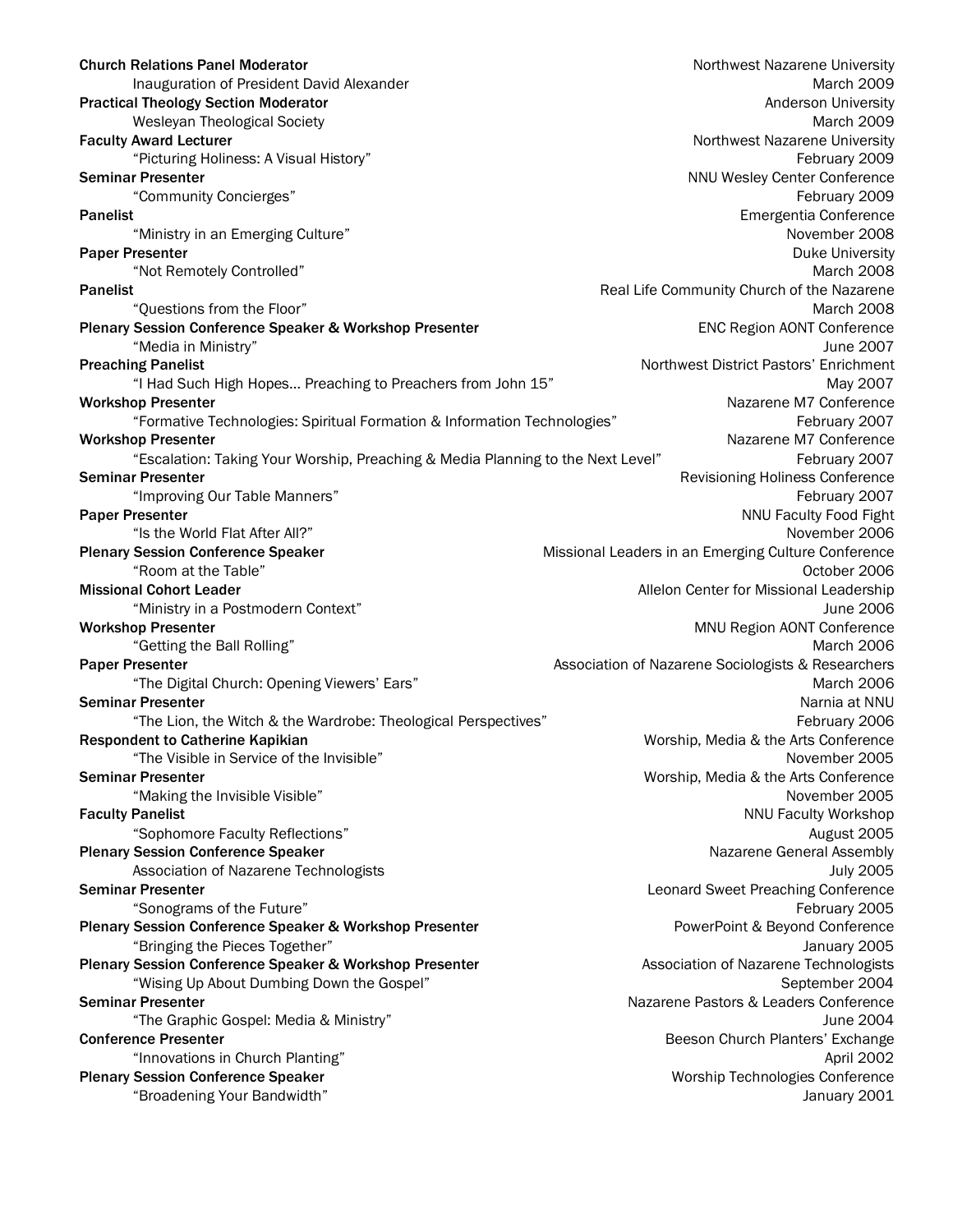Northwest Nazarene University **Interior Council** Interim Member, Dean's Council Academic Council Undergraduate Graduate & Continuing Studies Council Electronic Learning Committee Chapel Committee Honorary Degree Committee Presidential Appointee, Integrated Marketing Task Force Presidential Appointee, Inauguration Steering Committee Presidential Appointee, Spiritual Formation Task Force Presidential Appointee, Student Experience Task Force Founding Member, Scholars' Guild Steering Committee Communications Committee iCampus Implementation Team Marketing Round Table Instructional Resources Council University Imaging Committee School of Theology & Christian Ministries Ph.D. Program Development Committee Center for Ministry & Service Programming Committee Chair, GTOE Academic Review Committee Chair, Graduate Website Subcommittee Online Master Course Template Development Subcommittee Online Course Design Subcommittee Online Teaching Subcommittee Online Course Management System Review Subcommittee Chair, Graduate Marketing Subcommittee Student Life Policy Council Chair, Music Department Program Review Team Founding Sponsor, Campus Book Discussion Group Chair or Member, Numerous Cross-Campus Interview Committees Evaluator of Numerous Cross-Campus Peer Faculty Course Visitations Arizona District Church of the Nazarene Ministerial Studies Board Online Education Committee Secretary, Camp Pinerock Operations Board Association of Nazarene Sociologists & Researchers Member Member Member Member Member Member NNU Campus Representative Association of Nazarene Technologists **Founding Member, NNU Regional Board Founding Member, NNU Regional Board** Co-Chair, AONT General Board Intermountain District Church of the Nazarene Nazarene Nazarene Youth International Council Nazarene Missions International Council Council International Church of the Nazarene **Founding Member, "Digital Nazarene"** Steering Committee International Co-Chair, Association of Nazarene Technologists NNU Region Co-Chair, Association of Nazarene Technologists Associate Editor, *The Preacher's Magazine* Platform Page, 1997 Nazarene General Assembly Delegate, 2005 General Sunday School & Discipleship Ministries International Convention Nampa (ID) First Church of the Nazarene Chair, Nazarene Centennial History Project Christian Education Board Nazarene Publishing House Missional Ministries Book Reviewer Nazarene Theological Seminary **Alumni Association Nominating Committee Nazarene Theological Seminary** Treasurer, Nazarene Theological Seminary Student Association Student Representative, Academic Affairs Committee Intermountain District Alumni Ambassador Phi Delta Lambda President, Delta Chapter Treasure Valley Science & Religion Institute Member New York 2012 12:30 New York 2012 12:30 New York 2013 Washington Pacific District Church of the Nazarene Sunday School Ministries Board **Zondervan Publishing Company Book Cover Art Consultant Consultant Consultant Consultant Consultant**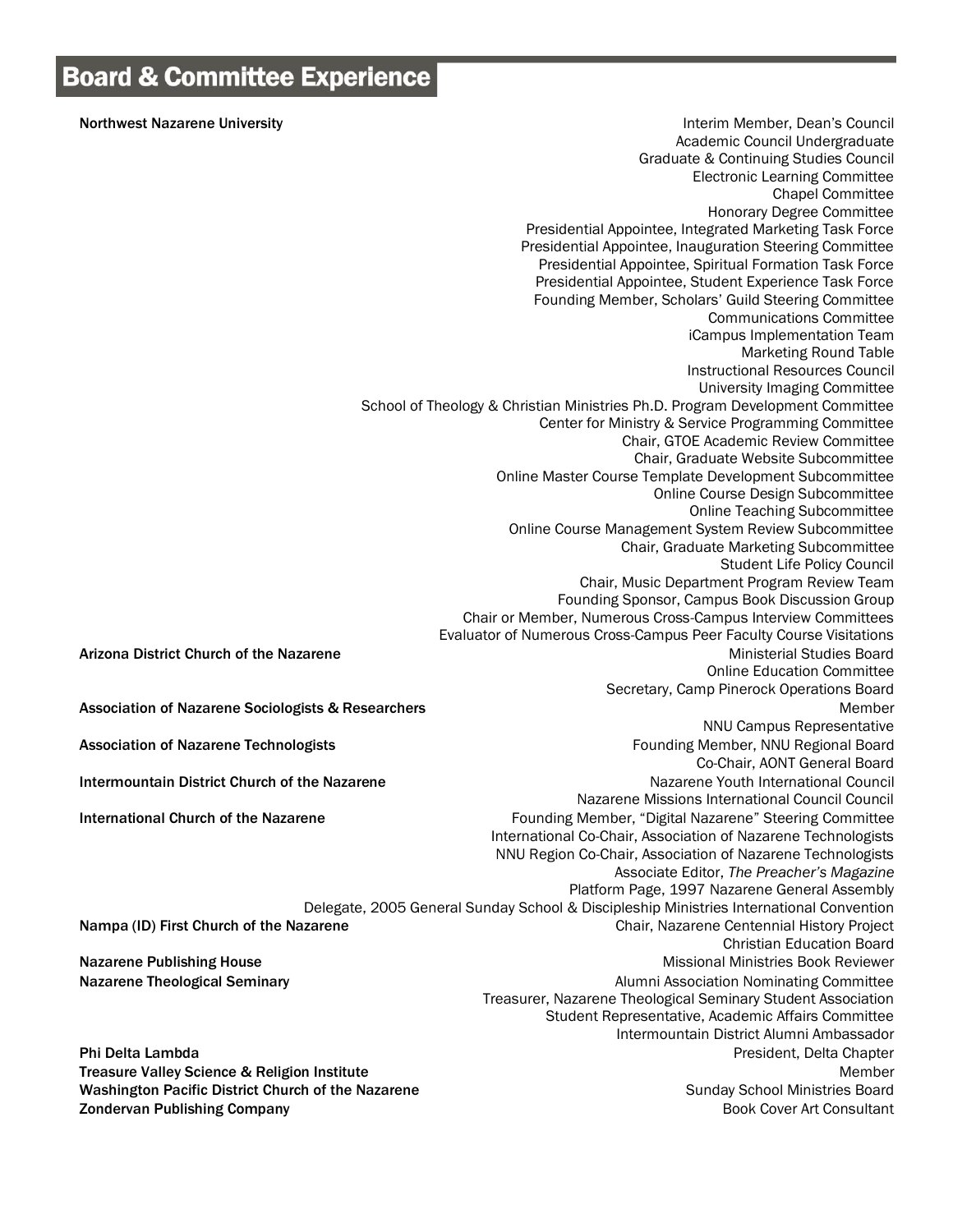# **Creative Portfolio**

| <b>Online Theological Education Marketing Materials</b>                   | 2010         | Academy of Preachers                                                       |
|---------------------------------------------------------------------------|--------------|----------------------------------------------------------------------------|
| Logomark Design & Branding                                                | 2010         | Phi Delta Lambda - NNU Delta Chapter                                       |
| <b>Exhibition Print Materials Redevelopment</b>                           | 2010         | NNU School of Theology & Christian Ministries                              |
| Traveling Exhibition Redesign & Fabrication                               | 2010         | NNU School of Theology & Christian Ministries                              |
| Complete Website Redevelopment                                            | 2010         | NNU Graduate Theological Online Education                                  |
| "Make the Shift" DVD Redevelopment                                        | 2010         | NNU School of Theology & Christian Ministries                              |
| NAPCE Call for Papers Poster                                              | 2010         | North American Professors of Christian Education                           |
| "99 Parts Perspiration" Conference Materials                              | 2010         | <b>NNU Wesley Center</b>                                                   |
| WTS Call for Papers Poster                                                | 2009         | Wesleyan Theological Society                                               |
| Book Cover Design                                                         | 2011         | Love Among Us by Grinder & Oord                                            |
| <b>Exhibition Print Materials Redevelopment</b>                           | 2009         | NNU School of Theology & Christian Ministries                              |
| Traveling Exhibition Redesign & Fabrication                               | 2009         | NNU School of Theology & Christian Ministries                              |
| "Make the Shift" DVD Redevelopment                                        | 2009         | NNU Graduate Theological Online Education                                  |
| WPS Call for Papers Poster                                                | 2008         | Wesleyan Philosophical Society                                             |
| "Northwest Nazarenes" Promotional Materials                               | 2008         | <b>NNU Brandt Center</b>                                                   |
| "Witches of Endor" Photo Series                                           | 2008         | <b>Trek Magazine</b>                                                       |
| NNU Student Awards Display                                                | 2008         | NNU School of Theology & Christian Ministries                              |
| "Northwest Nazarenes" Centennial Banners                                  | 2008         | <b>NNU Brandt Center</b>                                                   |
| WTS Call for Papers Poster                                                | 2008         | Wesleyan Theological Society                                               |
| "Mount of Transfigurations" Photo Series                                  | 2008         | Spiritus Journal of Christian Spirituality                                 |
| Logomark Design & Branding                                                | 2008         | Sociedad Wesleyana                                                         |
| <b>ORTES Conference Marketing Pieces</b>                                  | 2008         | American Scientific Affiliation Journal, March Issue                       |
|                                                                           | 2008         | Christian Century, February & March Issues                                 |
|                                                                           | 2008         | Christian Scholars Review, Winter Issue                                    |
|                                                                           | 2008         | Christianity Today, March Issue                                            |
|                                                                           | 2008         | Faith & Philosophy Journal, January Issue                                  |
|                                                                           | 2008         | REV! Magazine, January-February Issue                                      |
|                                                                           | 2007         | Philosophia Christi, Winter Issue                                          |
|                                                                           | 2007         | Process Perspectives, Winter Issue                                         |
|                                                                           | 2008         | Theology & Science Journal, February Issue                                 |
| <b>ORTES Conference Poster</b>                                            | 2007         | Open & Relational Theology Engaging Science Conference                     |
| SPS/WTS Conference Marketing Pieces                                       | 2007 & 2008  | Books & Culture, October & January Issues                                  |
|                                                                           | 2008         | Christian Scholars Review, Winter Issue                                    |
|                                                                           | 2007         | Circuit Rider, November-December Issue                                     |
|                                                                           | 2007         | Grow Magazine, Fall Issue                                                  |
| SPS/WTS Conference Marketing Pieces                                       | 2007         | Journal of Pentecostal Theology, October Issue                             |
|                                                                           | 2008         | Journal of the European Pentecostal Theological Association, January Issue |
|                                                                           | 2007         | Pneuma Journal, October Issue                                              |
|                                                                           | 2007 & 2008  | Religious Studies News, October & January Issues                           |
| Stock Photography Contributor                                             | 2007         | MorgueFile                                                                 |
| SPS/WTS Electronic Banner Marketing Piece                                 | 2007         | Christianity Today, January Website                                        |
| "Creative Worship Seminar" DVD                                            | 2007         | Midnight Oil Productions                                                   |
|                                                                           | 2007         |                                                                            |
| "Make the Shift" Marketing DVD                                            | 2007         | NNU Graduate Theological Online Education                                  |
| "Cloud of Witnesses" 12'x42' Graphic Banner<br>WPS Call for Papers Poster | 2007         | <b>NNU Wesley Center</b>                                                   |
|                                                                           |              | Wesleyan Philosophical Society                                             |
| "Secret Message of Jesus" Poster                                          | 2007         | NNU Campus Book Discussion Group                                           |
| WTS/SPS Call for Papers Poster                                            | 2007         | Wesleyan Theological Society & Society for Pentecostal Studies             |
| NNU Ministerial Scholarship Donor Display                                 | 2006         | NNU Office of University Advancement                                       |
| <b>Electronic Banner Marketing Pieces</b>                                 | 2006         | Society for the Study of Psychology & Wesleyan Theology                    |
| Book Cover Design                                                         | 2006         | Good & Mad by Dr. Ray Burwick                                              |
| <b>GTOE Program Marketing Piece</b>                                       | 2005         | National Youth Workers Convention                                          |
| <b>Electronic Banner Marketing Piece</b>                                  | 2005         | Leadership Journal                                                         |
| Nazarene General Assembly Marketing DVD                                   | 2005         | NNU Graduate Theological Online Education                                  |
| Traveling Exhibition Design & Fabrication                                 | 2005         | NNU School of Theology & Christian Ministries                              |
| Logo Design, Branding & Marketing Pieces                                  | 2004-present | NNU School of Theology & Christian Ministries                              |
| Williams Hall Video Kiosk Designs                                         | 2004-2013    | NNU School of Theology & Christian Ministries                              |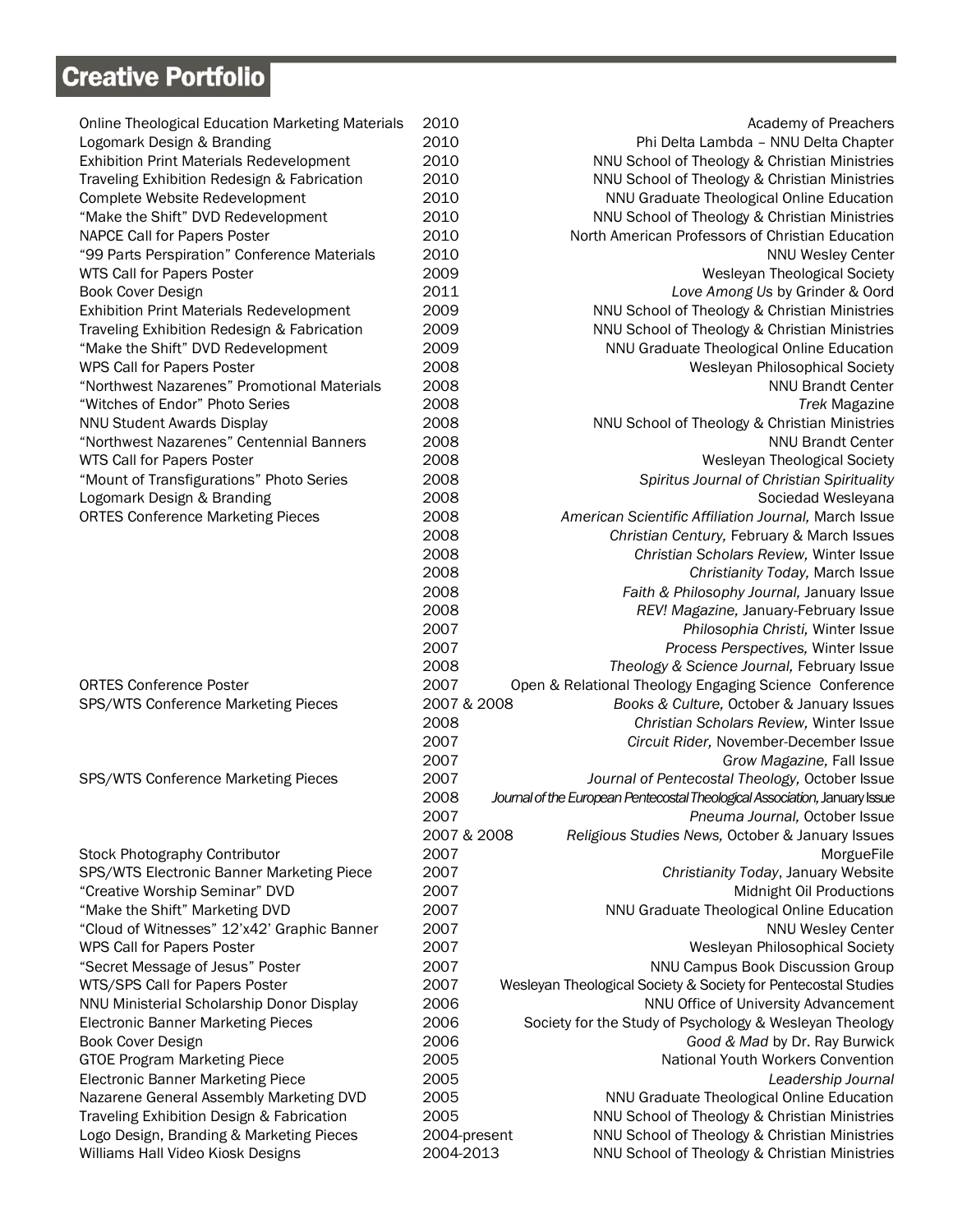| District Journal Back Cover Art - NNU Region | 2004-2009 | NNU School of Theology & Christian Ministries     |
|----------------------------------------------|-----------|---------------------------------------------------|
| Weekly Worship Media Designs                 | 2004-2006 | EarlyChurch   Nampa First Church of the Nazarene  |
| Williams Hall Welcome Kiosk Banner Design    | 2004      | NNU School of Theology & Christian Ministries     |
| Weekly Worship Media Designs                 | 2002-2003 | New Hope Community Church of the Nazarene         |
| Logomark Design & Branding                   | 1999      | New Hope Community Church of the Nazarene         |
| Logomark Design & Branding                   | 1994      | Central Kitsap Church of the Nazarene             |
| "Spectrum" 4'x16' Acrylic Painting           | 1981      | College of Southern Idaho Permanent Collection    |
| "Christina's World Unlocked" Cover Art       | 1981      | Passages, March Issue                             |
| "Irrigami" Black & White Photograph          | 1981      | College of Southern Idaho Juried Group Exhibition |
| "Slices of Life" Lithograph Print            | 1981      | College of Southern Idaho Juried Group Exhibition |
| "Eleven: Eleven" Silkscreen Print            | 1981      | College of Southern Idaho Juried Group Exhibition |
|                                              |           |                                                   |

## **Memberships & Associations**

Academy of Preachers Alban Institute Allelon Missional Schools Project American Academy of Religion Arrow Leadership Program Association of Nazarene Sociologists & Researchers Association of Nazarene Technologists Beeson Institute Boise Art Museum Boise State Public Radio Emergent Village Frank Lloyd Wright Association InterVarsity Emerging Scholars Network

Leadership Network Monastery of the Ascension Off The Map Order of Saint Benedict Phi Delta Lambda International Honor Society Society for Pastoral Theology Society for the Study of Christian Spirituality Wesleyan Theological Society Wesleyans in Theological Dialogue *Who's Who in American Education Who's Who in North American Education* Willow Creek Academic Network Young Leader Network

## **Teaching Interests**

Missional Leadership Preaching Spiritual Formation Media In Ministry

Postmodernism Church Planting Pastoral Ministry Online Education

## **Qualifications**

Personality profile characterized by warm, enthusiastic, creative participation that is motivating and visionary. Experienced pioneer in breakthrough leadership and turn-around performance.

Recognized communicator in both Christian and non-religious venues.

Known for building relationships with those who are exploring questions of faith.

Personality inventory types: DISC – IC/I; MBTI – ISTJ.

Gallup StrengthsFinder Themes: Achiever, Communication, Intellection, Connectedness, Ideation.